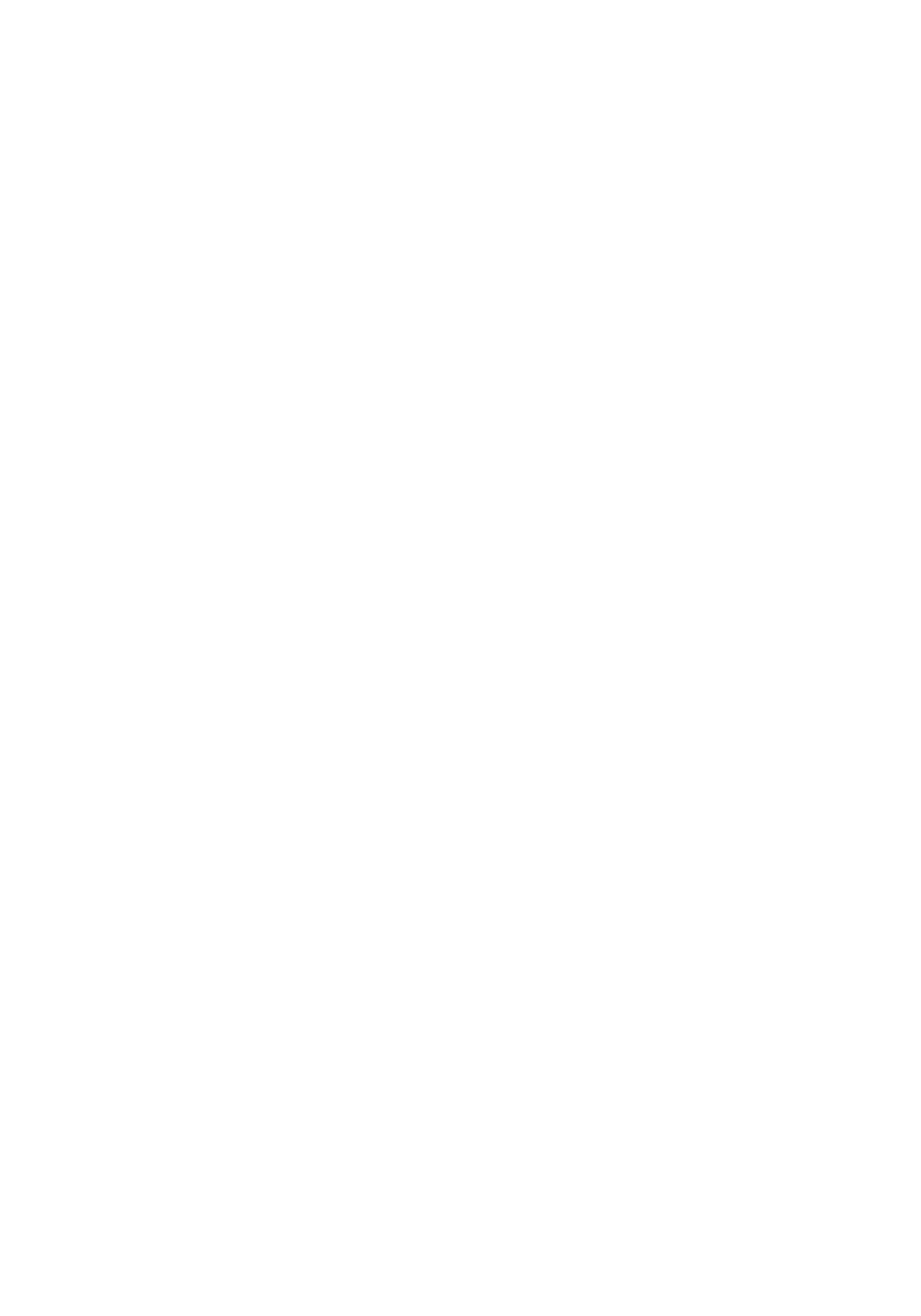## **10. Cost-effectiveness of ASSIST**

*The data on the cost-effectiveness of the American Stop Smoking Intervention Study (ASSIST) were analyzed in terms of cost per life-year gained and cost per quit. This chapter reports the findings of those analyses and examines the methodology used to estimate this cost-effectiveness, as well as factors and assumptions affecting the results.* 

*The analyses yielded a cost-effectiveness best estimate of \$1,255 per quit and \$2,093.02 per life-year gained, based on a conservative assumption of a 0.63 decrease in tobacco prevalence rates attributable to ASSIST. These estimates compare favorably with alternatives such as intensive physician-based interventions and the implementation of formal smoking cessation guidelines, as well as other accepted public health-related interventions such as mammography. Moreover, effects not considered in the analysis, such as the long-term effects of policy interventions and the development of a tobacco control infrastructure, have the potential to reduce these costs further. Thus, the ASSIST intervention represents a cost-effective approach to the improvement of public health.* 

## **Introduction**

This chapter documents the cost-effectiveness of ASSIST. The analysis demonstrated that the conservatively estimated cost of each life-year gained from ASSIST comthat the conservatively estimated cost of each life-year gained from ASSIST compares favorably with the cost per life-year gained from many other population-level public health interventions.

The decision to implement any publicly funded public health intervention must address two basic questions. First, does the intervention have beneficial effects? Second, are the effects large enough to justify the expense of the intervention—in other words, is the intervention cost-effective? Examining cost-effectiveness enables an assessment of the value per dollar spent on one program compared with amounts spent on other programs and, therefore, provides essential information for decisions about how to spend scarce resources.

In this chapter, two effects of ASSIST are examined in light of the total expenditures of the project: how many people quit smoking and how many life-years were gained. The analyses show that ASSIST was cost-effective and yielded an improvement in public health, per dollar spent, that is highly competitive with a broad range of public health interventions. The estimated cost per quit is \$1,255, and the dollar amount spent per life-year gained is \$2,093. In the context of other public health interventions, the cost per life-year gained attributable to ASSIST is less than the cost per life-year gained attributable to other types of preventive interventions.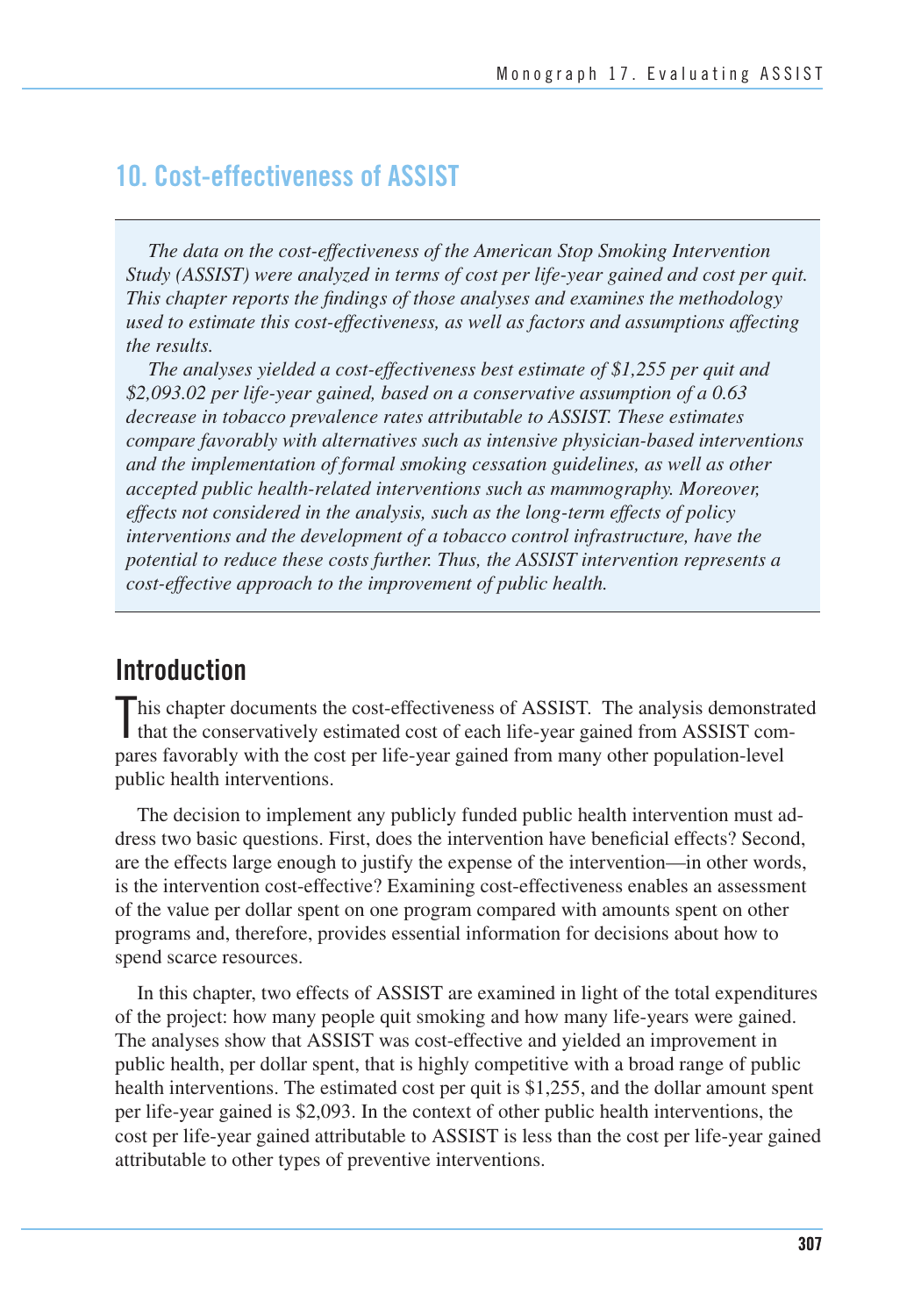The population reached by ASSIST was large—in 1999, about 73.3 million adults throughout 17 states. Of these 73.3 million adults, about 20 million were smokers. Thus, even a small reduction of smoking prevalence in this population would represent a large effect in terms of the number of people who either quit smoking or did not initiate smoking. For example, for a population of this size, a decrease of 0.1 percentage points in the average prevalence of smoking would translate into about 70,000 individuals. Therefore, on a per person basis, the cost of preventing tobacco use is likely to be low. A costeffectiveness analysis is a method for determining that cost.<sup>1</sup>

The principal application of costeffectiveness calculations is to compare competing interventions; therefore, an important consideration in selecting the outcome measure is its comparability with data from other relevant interventions. Several other types of calculations provide benchmarks by which the cost of a program can be measured. Numerous studies have estimated the dollar cost per life-year gained for a variety of interventions, thereby providing useful benchmarks.2

# **A Cost-effectiveness Analysis: The Basic Approach**

The basic approach to a cost-<br>effectiveness analysis is as 1 effectiveness analysis is as follows.

■ An intervention is undertaken: for example, a medical procedure, an educational program, the placement of a guardrail or additional lighting on a busy highway, and so forth.

- Corresponding to the particular intervention, an outcome (or a set of outcomes) is identified: typically a measure that can be quantified, such as a death rate, lives gained, lifeyears gained, or some other effect determined by the nature and purpose of the intervention.
- The measure is assessed prior to the intervention to establish its baseline level of occurrence in the absence of exposure to the intervention.
- The intervention is implemented.
- After the intervention has occurred, the outcome measure is re-assessed, and change in the measure is determined from the baseline level.

The total cost (fixed, variable, and marginal costs combined) of the intervention is then divided by the change in the outcome measure to compute the dollar cost per unit change in outcome. Expressed as an equation, the basic costeffectiveness measure is a ratio:

```
cost-effectiveness = total cost/ 
change in outcome due to 
intervention. (10.1)
```
The lower the resulting number, the more cost-effective, or economical, is the program.

### **Present Discounted Value**

Rarely are the costs and outcomes so clearly defined and simultaneously related as in the guardrail example (see sidebar). More typically, expenditures and outcomes occur at different points in time, and the costs are not constant.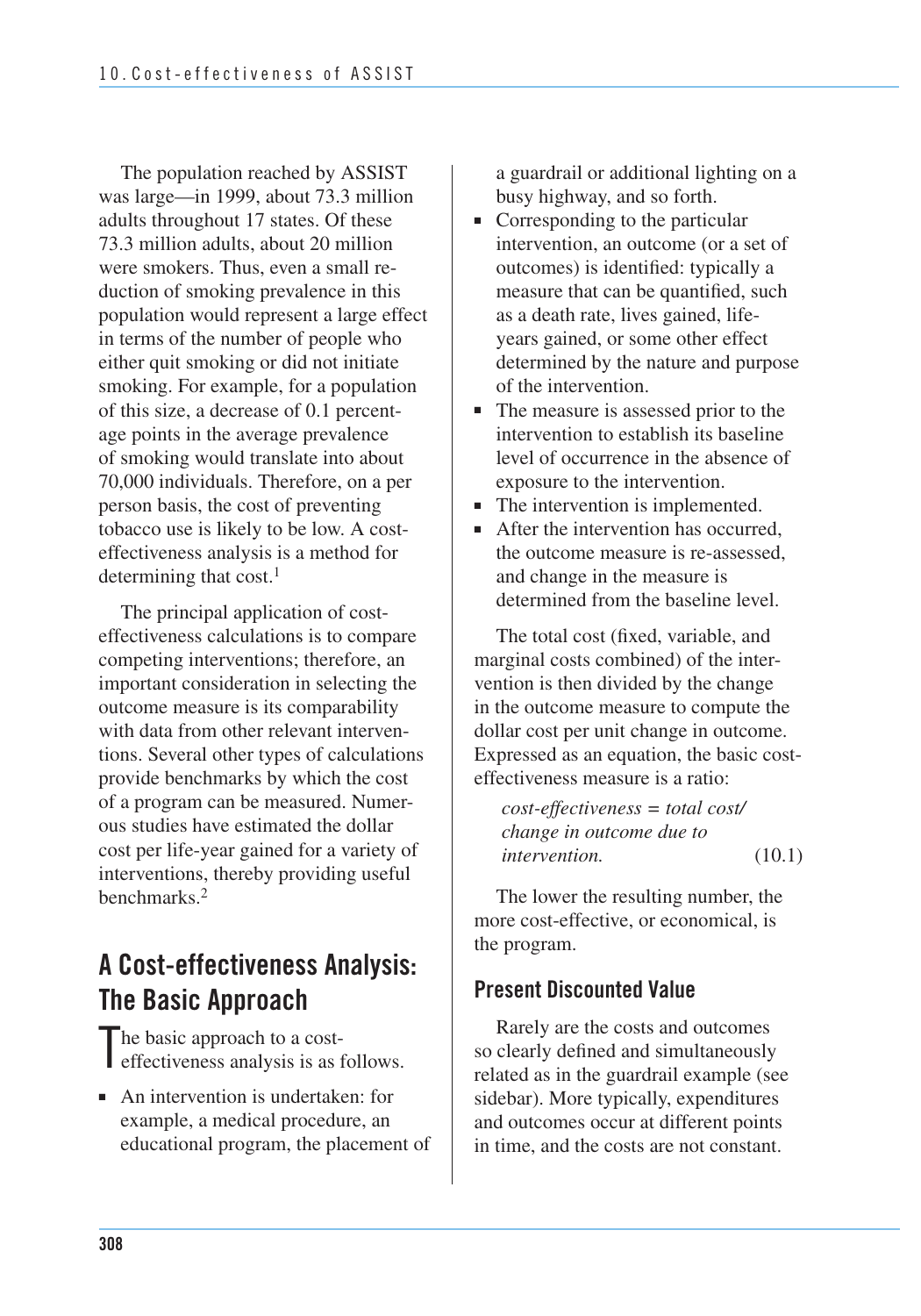#### **An Example of Cost-effectiveness**

The following simple example illustrates the basic approach to analyzing costeffectiveness.

Suppose there is a stretch of road where a large number of fatal auto accidents occur; the number of deaths per year is 10. A guardrail, which will last about 5 years and costs \$2.5 million, is installed. It lasts only 5 years because it is struck by cars and quickly becomes ineffective and must be replaced. After the guardrail is installed, the total number of fatalities decreases to 8 per year. Hence, the annual cost per year is \$500,000, and the number of lives gained is 2. Thus, the cost per life gained is \$250,000. The policy issue is, of course, whether there is another intervention that would give a lower cost per life gained. If installation of additional traffic lights costs \$1 million per year but gains 10 lives, the cost per life gained of this intervention would be \$100,000. Traffic lights would be a more cost-effective policy option. If funds are limited, cost-effectiveness suggests that traffic lights should probably take precedence over the installation of a guardrail.

Indeed, often the full effect of an intervention is not manifest until many years after the intervention actually takes place. In the case of ASSIST, expenditures were incurred beginning in 1991 (through 1999), but the principal outcome, the decrease in smoking prevalence, was not measured until 1999. Moreover, the reason the decrease in smoking prevalence is important is that it is linked to a subsequent decrease in morbidity and mortality, but these effects are not realized for many years.

The procedure for taking into account the scattered timing of outcomes and

expenditures is called *discounting*. The basic premise underlying discounting is time preference: a dollar now is worth more than receiving a dollar a year from now. Accordingly, saving a life now is viewed as being more valuable than saving a life in the distant future. Similarly, society prefers to have resources available now as opposed to later, because those resources yield benefits in the interim. Accordingly, an expenditure *E* that takes place *S* years prior to the outcome has a value in the year for which the analysis is being conducted. This value is called a *present discounted value*  (PDV) and is expressed by the equation

*PDV* of  $E = E(1+r)^S$ . (10.2)

In equation 10.2, *r* is called the *discount rate*. For example, if *r* is 3%,\* then \$100 spent 10 years ago has a present value of about \$134. A past expenditure has a present discounted value that is typically larger than the original amount of the expenditure. An expenditure *T*  years in the future, on the other hand, has a present discounted value given by the formula

$$
PDV \text{ of } E = E(1+r)^{-T} =
$$
  
 
$$
E/(1+r)^{T}.
$$
 (10.3)

The present discounted value of a future expenditure *E* is typically smaller than the actual amount *E* that will accrue in the future. Thus, for  $r$  equals 3% ( $r =$ 0.03), \$100 that will be spent 10 years from now has a present discounted value of \$74.71.

Briefly, discounting enters into the ASSIST expenditure calculations as follows. Some ASSIST expenditures

<sup>\*</sup>A standard assumption in cost-effectiveness estimates is that  $r = 3\%$ .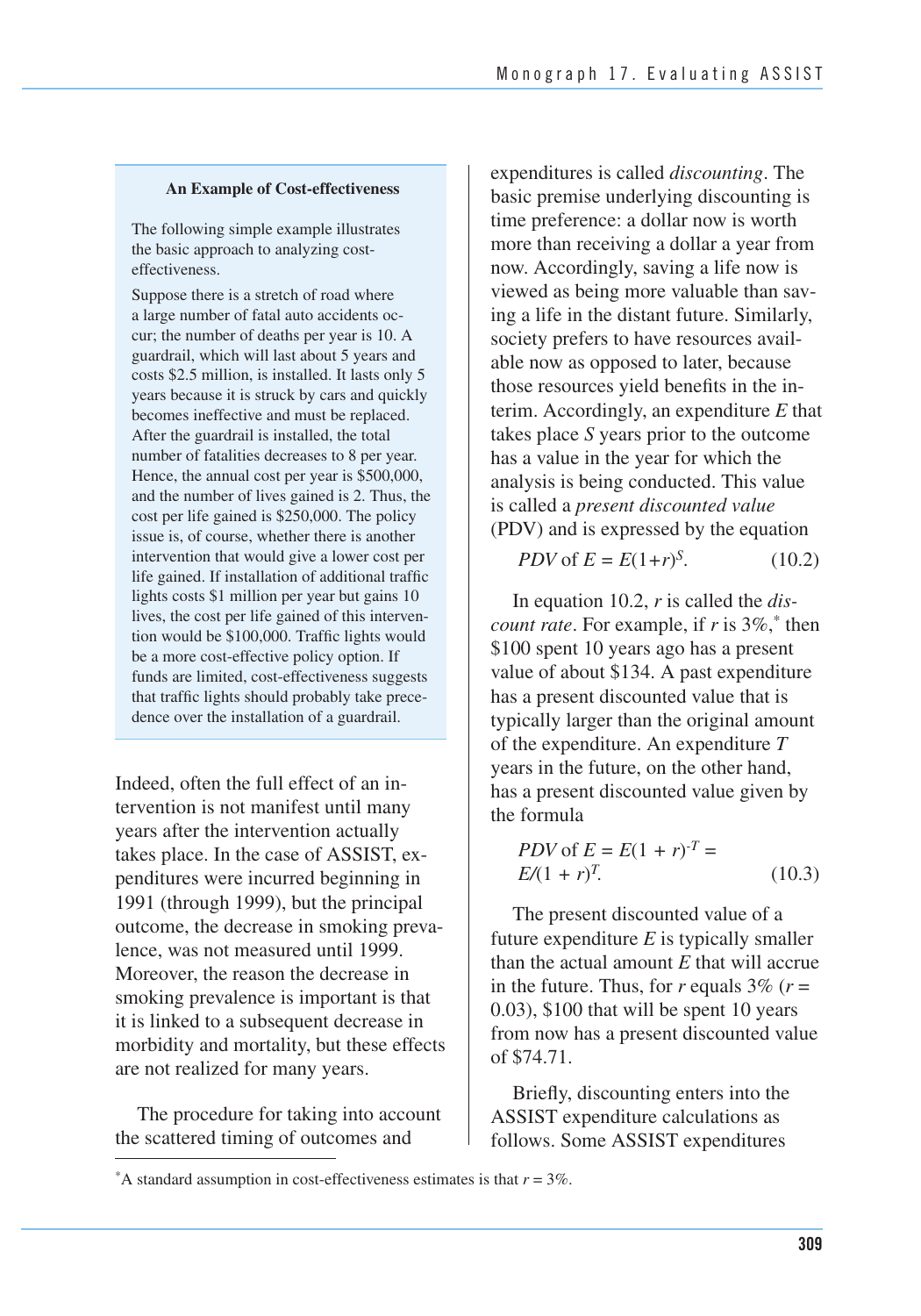occurred years before the outcomes were measured. The present value of these expenditures, as measured in 1999, is higher than the actual amount spent in earlier years. While the actual amount spent over the years 1991–98 was \$124.3 million, after adjusting for inflation and making present discounted value adjustments, the amount comes to \$150.2 million. In addition, the outcome of lifeyears gained from smoking cessation induced by ASSIST will be realized many years in the future. Here, discounting yields a smaller value for the life-years gained due to ASSIST. The full effects of discounting are presented in tables 10.1 and 10. 2 (for expenditures) and table 10.3 (for discounted life-years saved).

### **The Role of Sensitivity Analysis in Cost-effectiveness**

A standard procedure in a costeffectiveness analysis is to examine how sensitive results and conclusions are to various key assumptions in the analysis. One needs to undertake this exercise because virtually all cost-effectiveness studies involve some uncertainty about assumptions. This analysis is done by changing assumptions and parameters of the study and then examining how conclusions and results are altered. A sensitivity analysis was performed as part of evaluating the cost-effectiveness of the ASSIST interventions, and details of this analysis are presented in tables 10.4, 10.5, and 10.6.

It is standard in a well-constructed cost-effectiveness study to include a discussion of alternative assumptions; essentially, one wants to test how sensitive the ranking of various alternatives is to

"tweaking" or modifying these assumptions. Further discussions of the role of sensitivity analyses in cost-effectiveness studies can be found in *Methods for the Economic Evaluation of Health Care Programs.*<sup>1</sup>

## **Cost-effectiveness: ASSIST**

## **Data Sources**

## *Population Data*

The Tobacco Use Supplement of the Current Population Survey (TUS-CPS),3 developed by National Cancer Institute staff, was used to ascertain smoking prevalences for each state and the District of Columbia. Prevalence estimates from September 1998, January 1999, and May 1999 were combined and served as the outcome measure of smoking prevalence for each ASSIST state. The methodology is described in chapters 4 and 9 and has been published elsewhere.4,5

## *Expenditure Data*

Staff from the National Cancer Institute's Contracts Office calculated total annual expenditures for each of the 17 ASSIST states. These expenditures were derived from quarterly financial reports submitted to the Contracts Office by each designated state ASSIST budget officer during the years 1991–98. Direct expenditure categories included (1) total labor, including fringe benefits; (2) nonexpendable equipment; (3) materials/ supplies; (4) local travel; (5) national travel; (6) advertising; (7) intervention; (8) mobilization; (9) other costs (e.g., printing, conference expenditures); and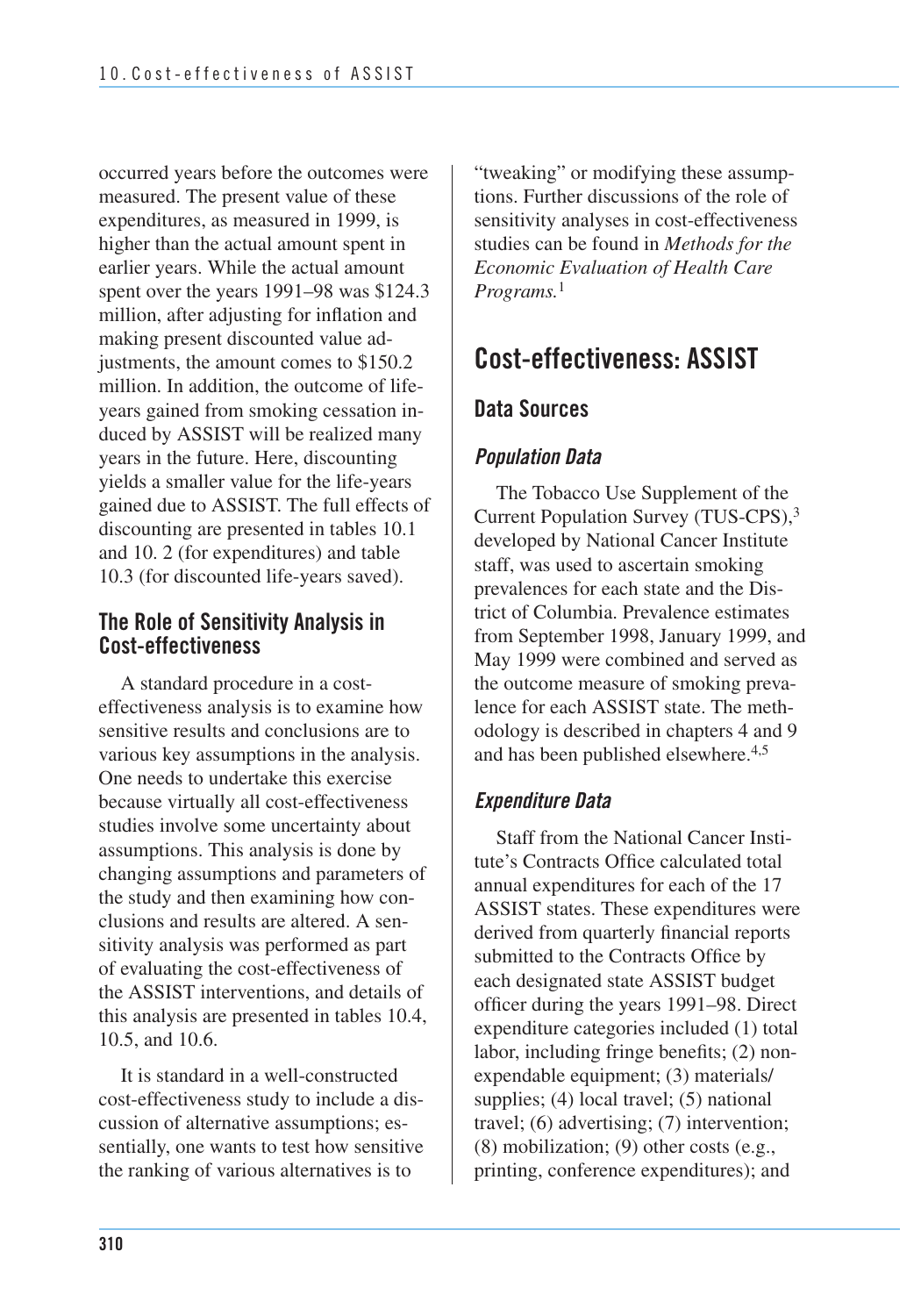|                          | <b>Total raw expenditures</b> |                              |                                |  |
|--------------------------|-------------------------------|------------------------------|--------------------------------|--|
| <b>State</b>             | 1991-98 dollars               | <b>Constant 1999 dollars</b> | <b>Discounted 1999 dollars</b> |  |
| Colorado                 | 8,260,979                     | 8,984,179                    | 10,055,436                     |  |
| Indiana                  | 5,763,030                     | 6,186,421                    | 6,818,329                      |  |
| Maine                    | 5,210,617                     | 5,647,276                    | 6,295,698                      |  |
| Massachusetts            | 7,486,699                     | 8,028,884                    | 8,837,345                      |  |
| Michigan                 | 9,900,100                     | 10,751,896                   | 12,011,014                     |  |
| Minnesota                | 7,577,788                     | 8,205,738                    | 9,138,988                      |  |
| Missouri                 | 6,882,817                     | 7,484,172                    | 8,378,485                      |  |
| New Jersey               | 7,597,419                     | 8,226,867                    | 9,163,094                      |  |
| New Mexico               | 5,330,994                     | 5,805,699                    | 6,512,573                      |  |
| New York                 | 12,422,191                    | 13,438,427                   | 14,951,936                     |  |
| North Carolina           | 9,518,407                     | 10,347,318                   | 11,582,019                     |  |
| Rhode Island             | 5,120,477                     | 5,547,537                    | 6,185,110                      |  |
| South Carolina           | 5,846,040                     | 6,302,111                    | 6,985,959                      |  |
| Virginia                 | 7,195,520                     | 7,802,116                    | 8,704,722                      |  |
| Washington               | 8,265,514                     | 8,983,315                    | 10,053,423                     |  |
| West Virginia            | 4,714,941                     | 5,107,610                    | 5,693,737                      |  |
| Wisconsin                | 7,241,516                     | 7,885,140                    | 8,841,855                      |  |
| Total                    | 124,335,049                   | 134,734,705                  | 150,209,722                    |  |
| All ASSIST states        |                               |                              |                                |  |
| Mean                     | 7,313,826                     | 7,925,571                    | 8,835,866                      |  |
| <b>SD</b>                | 2,004,863                     | 2,176,815                    | 2,432,420                      |  |
| Coefficient of variation | 0.27411962                    | 0.27465721                   | 0.27528936                     |  |
| Maximum/minimum          |                               |                              |                                |  |
| Maximum (New York)       | 12,422,191                    | 13,438,427                   | 14,951,936                     |  |
| Minimum (West Virginia)  | 4,714,941                     | 5,107,610                    | 5,693,737                      |  |

### **Table 10.1. ASSIST Total State Expenditures**

(10) cost-sharing. Indirect expenditures, as estimated by each ASSIST state, were added to the direct expenditures to yield total expenditures.

 The raw expenditures are listed in the second column of table 10.1. The total actual (or nominal) expenditure by the 17 ASSIST states from 1991 to 1998 was about \$124.3 million. The amounts spent by each state varied, from about

\$4.7 million (West Virginia) to \$12.4 million (New York). The average spent per state was \$7.3 million. Although the more-populated states, such as New York and Michigan, had the highest total expenditures, their per capita amounts were less than in the less-populated states. The average per capita expenditure for the entire ASSIST project for the period 1991 to 1998 was \$2.45. (See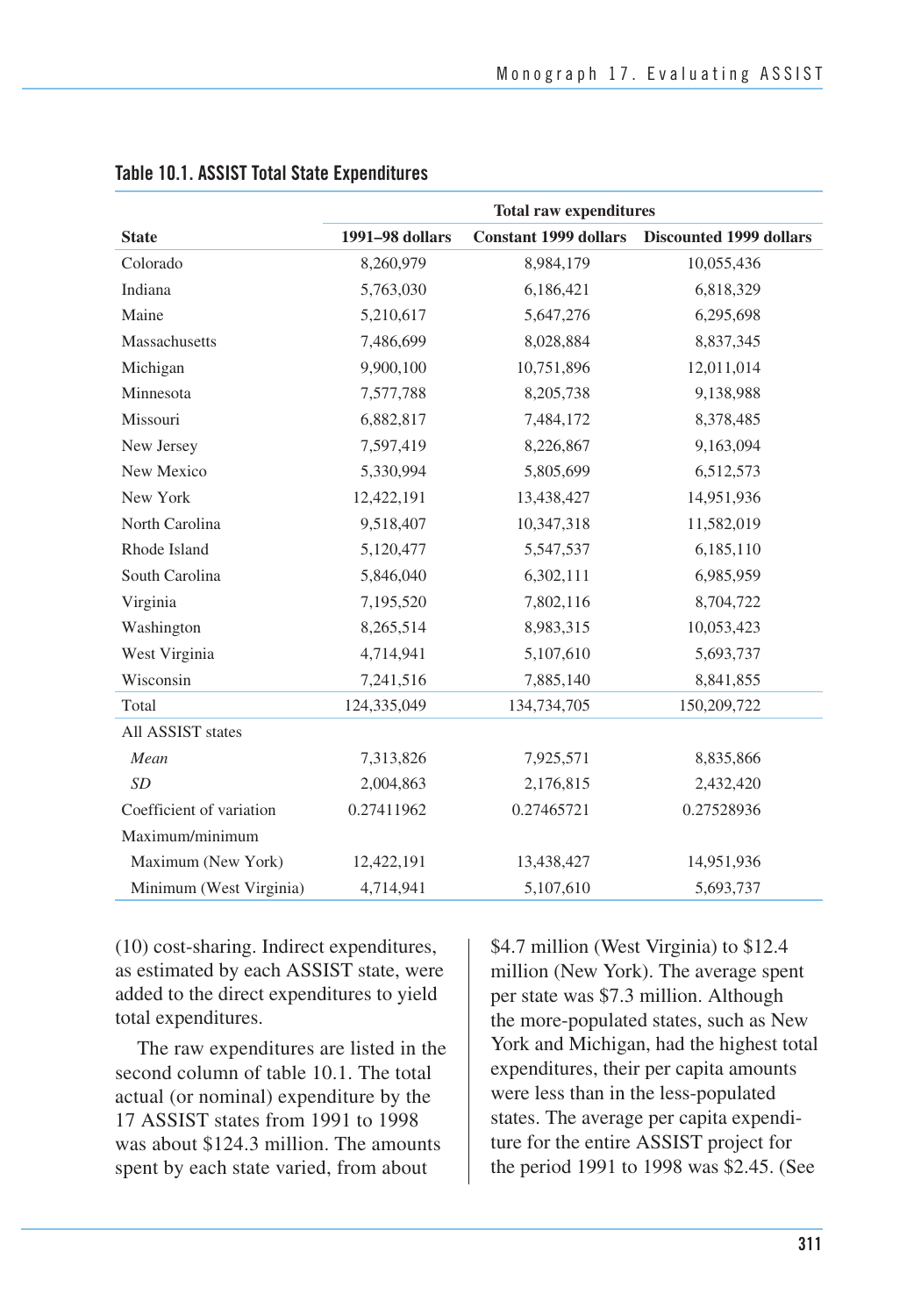|                          | Per capita expenditures |                              |                                |  |  |
|--------------------------|-------------------------|------------------------------|--------------------------------|--|--|
| <b>State</b>             | 1991-98 dollars         | <b>Constant 1999 dollars</b> | <b>Discounted 1999 dollars</b> |  |  |
| Colorado                 | 2.76                    | 3.00                         | 3.36                           |  |  |
| Indiana                  | 1.31                    | 1.40                         | 1.54                           |  |  |
| Maine                    | 5.41                    | 5.87                         | 6.54                           |  |  |
| Massachusetts            | 1.59                    | 1.71                         | 1.88                           |  |  |
| Michigan                 | 1.36                    | 1.47                         | 1.64                           |  |  |
| Minnesota                | 2.16                    | 2.34                         | 2.61                           |  |  |
| Missouri                 | 1.69                    | 1.84                         | 2.06                           |  |  |
| New Jersey               | 1.24                    | 1.34                         | 1.49                           |  |  |
| New Mexico               | 4.28                    | 4.67                         | 5.23                           |  |  |
| New York                 | 0.90                    | 0.98                         | 1.09                           |  |  |
| North Carolina           | 1.67                    | 1.81                         | 2.03                           |  |  |
| Rhode Island             | 6.83                    | 7.40                         | 8.25                           |  |  |
| South Carolina           | 2.00                    | 2.15                         | 2.38                           |  |  |
| Virginia                 | 1.38                    | 1.50                         | 1.67                           |  |  |
| Washington               | 1.94                    | 2.10                         | 2.35                           |  |  |
| West Virginia            | 3.36                    | 3.64                         | 4.06                           |  |  |
| Wisconsin                | 1.86                    | 2.02                         | 2.27                           |  |  |
| All ASSIST states        |                         |                              |                                |  |  |
| Mean                     | 2.45                    | 2.66                         | 2.97                           |  |  |
| <b>SD</b>                | 1.63                    | 1.77                         | 1.98                           |  |  |
| Coefficient of variation | 0.66                    | 0.67                         | 0.67                           |  |  |
| Maximum/minimum          |                         |                              |                                |  |  |
| Maximum (Rhode Island)   | 6.83                    | 7.40                         | 8.25                           |  |  |
| Minimum (New York)       | 0.90                    | 0.98                         | 1.09                           |  |  |

### **Table 10.2. ASSIST per Capita Expenditures (Adult Population, 18 Years Old and Older)**

table 10.2.) At the state level, per capita expenditures ranged from about \$0.90 (New York) to \$6.83 (Rhode Island).

### **Discounted Expenditure Data**

The raw expenditure data were adjusted in the following ways: The first year of ASSIST expenditures is 1991, and the last year assessed in this analysis is 1998. (Although the project was funded through October 1, 1999, the prevalence

data do not extend that far.) Though annual inflation rates were low during that time, over 8 years the consumer price index rose 22.3%; thus, it is necessary to adjust for inflation in the computations. Accordingly, total ASSIST expenditure, measured in inflation-adjusted constant 1999 dollars, was \$134.7 million (table 10.1). Per capita inflation-adjusted expenditures (i.e., constant dollars measured in terms of 1999 prices and not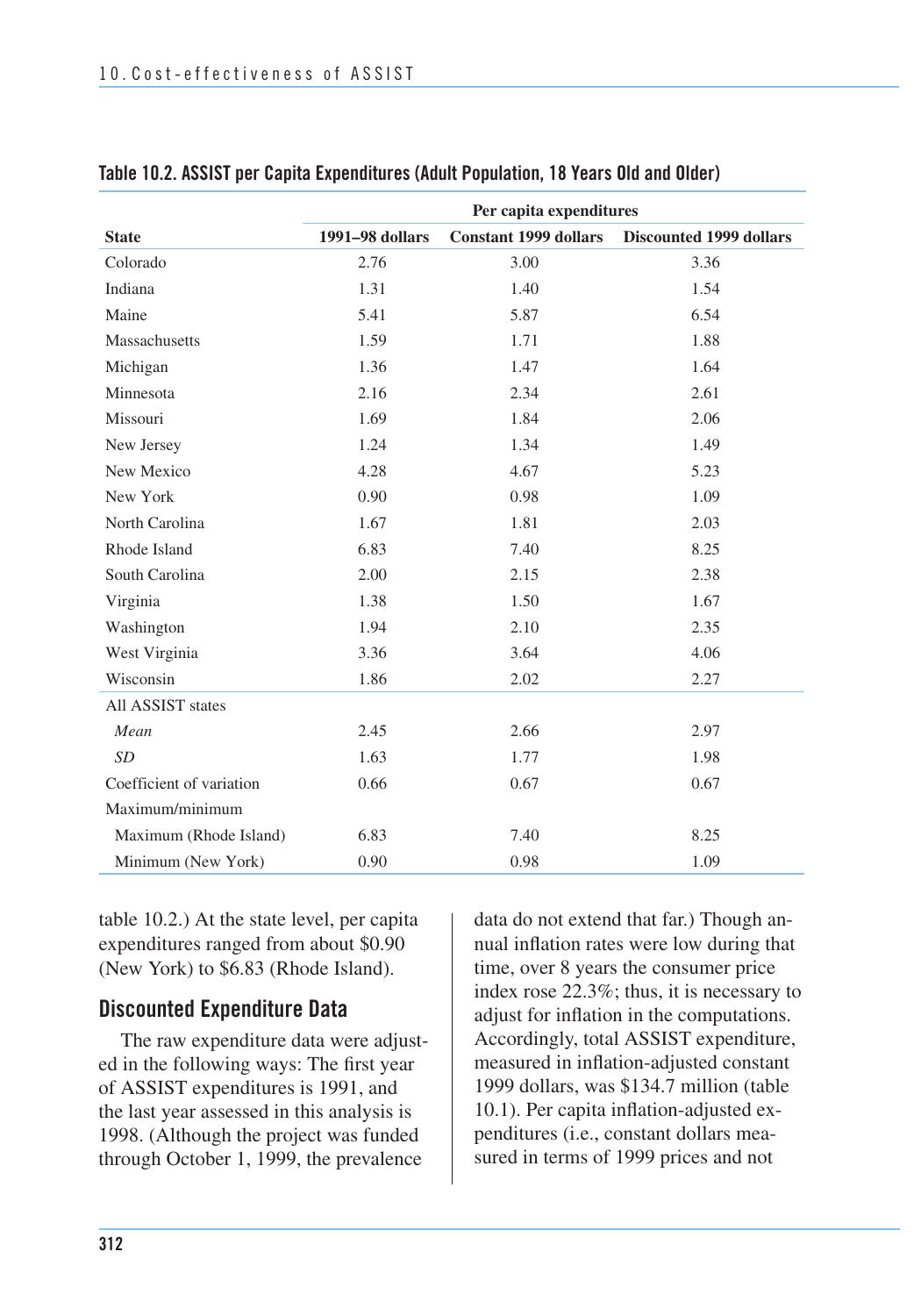| Age of<br>quitting<br>in 1999 | <b>Expected</b><br>life-vears<br>gained | <b>Expected</b><br>life of<br>smoker | <b>Years to</b><br>expected<br>death | <b>Discounted</b><br>life-years<br>gained<br>(1999) | <b>Total</b><br>number<br>of quits | <b>Total</b><br>life-years<br>gained<br>(population) | <b>Discounted</b><br>life-years<br>gained<br>(population) <sup>a</sup> |
|-------------------------------|-----------------------------------------|--------------------------------------|--------------------------------------|-----------------------------------------------------|------------------------------------|------------------------------------------------------|------------------------------------------------------------------------|
| 18.5                          | 4.30                                    | 75.7                                 | 57.20                                | 0.725                                               | 6,559                              | 28,202                                               | 4,757                                                                  |
| 22                            | 4.30                                    | 75.7                                 | 53.70                                | 0.806                                               | 15,503                             | 66,661                                               | 12,489                                                                 |
| 27                            | 3.93                                    | 76.3                                 | 49.27                                | 0.846                                               | 16,343                             | 64,281                                               | 13,830                                                                 |
| 32                            | 3.57                                    | 76.7                                 | 44.73                                | 0.884                                               | 18,264                             | 65,141                                               | 16,144                                                                 |
| 37                            | 3.20                                    | 77.4                                 | 40.40                                | 0.908                                               | 20,812                             | 66,597                                               | 18,898                                                                 |
| 42                            | 2.83                                    | 78.0                                 | 35.97                                | 0.923                                               | 20,555                             | 58,240                                               | 18,980                                                                 |
| 47                            | 2.47                                    | 78.7                                 | 31.73                                | 0.918                                               | 18,074                             | 44,583                                               | 16,586                                                                 |
| 52                            | 2.10                                    | 79.6                                 | 27.60                                | 0.889                                               | 15,548                             | 32,651                                               | 13,826                                                                 |
| 57                            | 1.73                                    | 80.7                                 | 23.67                                | 0.830                                               | 12,234                             | 21,206                                               | 10,159                                                                 |
| 62                            | 1.37                                    | 82.0                                 | 20.03                                | 0.734                                               | 9,913                              | 13,548                                               | 7,277                                                                  |
| 67                            | 1.00                                    | 83.6                                 | 16.60                                | 0.599                                               | 9,096                              | 9,096                                                | 5,446                                                                  |
| 72                            | 0.63                                    | 85.4                                 | 13.37                                | 0.420                                               | 8,721                              | 5,523                                                | 3,664                                                                  |
| 77                            | 0.27                                    | 87.5                                 | 10.53                                | 0.194                                               | 7,635                              | 2,036                                                | 1,478                                                                  |
|                               | Total life-years gained                 |                                      |                                      |                                                     |                                    | 477,765                                              | 143,534                                                                |

|  |  |  |  |  |  | Table 10.3. Life-years Gained Attributable to ASSIST: Women |
|--|--|--|--|--|--|-------------------------------------------------------------|
|--|--|--|--|--|--|-------------------------------------------------------------|

*Note:* The assumed recidivism rate is 0.50, and all quitters are assumed to be lifetime smokers.

aDiscounted life-years gained (population) = Discounted life-years gained (per capita) × total number of quits.

| <b>Recidivism</b> |                   |                              | <b>Dollars</b> per          |
|-------------------|-------------------|------------------------------|-----------------------------|
| rate              | Life-years gained | Discounted life-years gained | discounted life-year gained |
| 0.0               | 449,563           | 143,534                      | 1,046.51                    |
| 0.1               | 404,607           | 129,181                      | 1,162.79                    |
| 0.2               | 359,651           | 114,827                      | 1,308.14                    |
| 0.3               | 314,694           | 100,474                      | 1,495.01                    |
| 0.4               | 269,738           | 86,120                       | 1,744.18                    |
| 0.5               | 224,782           | 71,767                       | 2,093.02                    |
| 0.6               | 179,825           | 57,414                       | 2,616.28                    |
| 0.7               | 134,869           | 43,060                       | 3,488.37                    |
| 0.8               | 89,913            | 28,707                       | 5,232.55                    |
| 0.9               | 44,956            | 14,353                       | 10,465.10                   |

### **Table 10.4. Cost-effectiveness with Various Recidivism Rates**

*Notes:* Discount rate = 0.03. Decrease in prevalence ratio, women = 0.0096. Fraction of permanent quitters who are lifetime smokers = 0.50. Total ASSIST expenditure = \$150,209,722 (discounted constant value expenditures).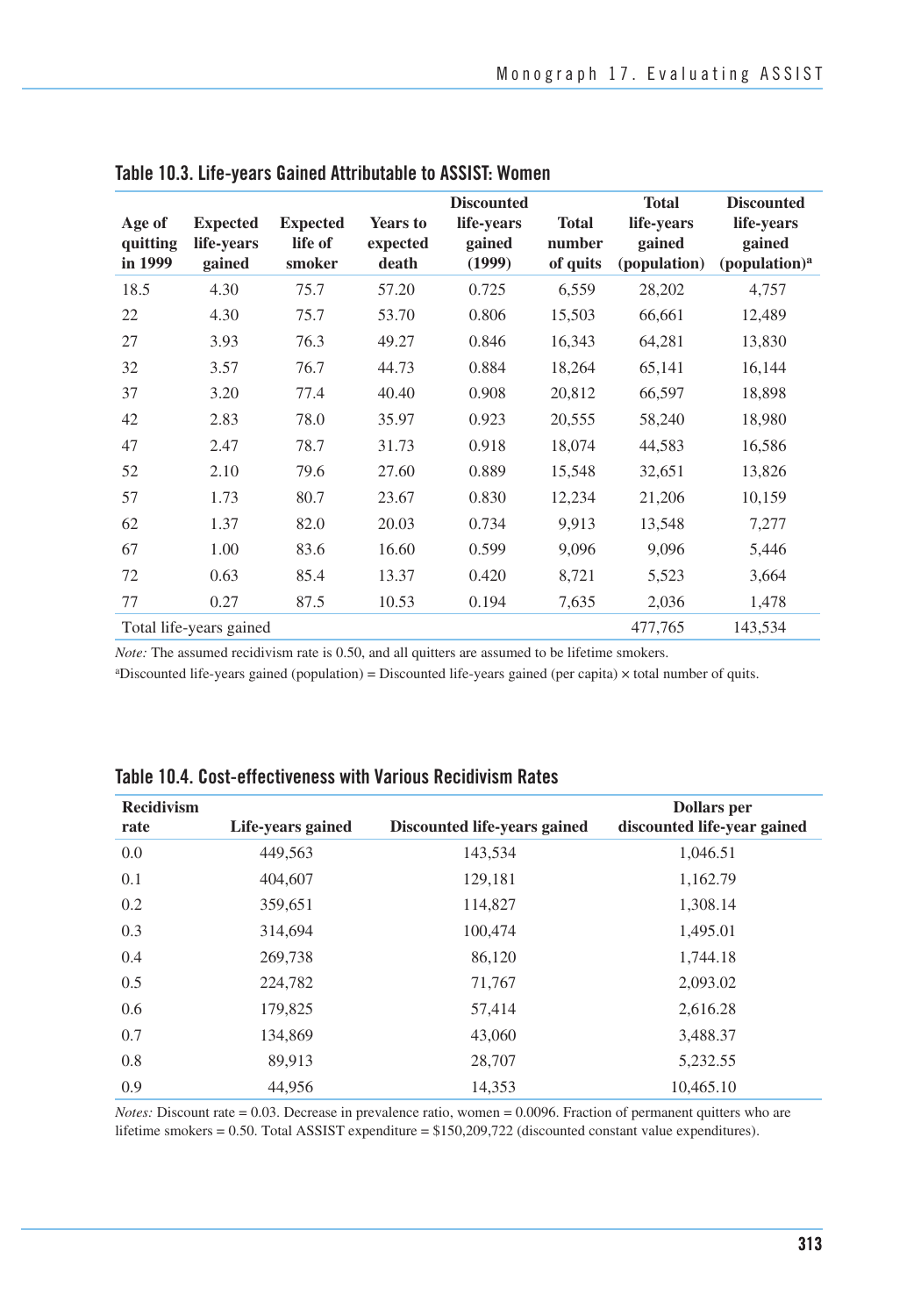| Change in women's<br>prevalence | <b>Expected life-years</b><br>gained | <b>Discounted expected</b><br>life-years gained | Dollars per life gained |
|---------------------------------|--------------------------------------|-------------------------------------------------|-------------------------|
| 0.002                           | 46,829                               | 14.951                                          | 10,046.49               |
| 0.004                           | 93,659                               | 29,903                                          | 5,023.25                |
| 0.006                           | 140,488                              | 44,854                                          | 3,348.83                |
| 0.008                           | 187,318                              | 59,806                                          | 2,511.62                |
| 0.010                           | 234,147                              | 74,757                                          | 2,009.30                |
| 0.012                           | 280,977                              | 89,709                                          | 1,674.42                |
| 0.0096                          | 224,782                              | 71,767                                          | 2,093.02                |
| 0.0014                          | 32,781                               | 10,466                                          | 14,352.14               |

|  | Table 10.5. Cost-effectiveness with Various Changes in Women's Prevalence Rates |  |  |  |  |  |
|--|---------------------------------------------------------------------------------|--|--|--|--|--|
|--|---------------------------------------------------------------------------------|--|--|--|--|--|

*Notes:* Recidivism rate =  $0.5\%$ . Permanent quit rate = 0.5%. Change in male prevalence rate = 0.000.

| <b>Fraction of quitters</b><br>attributable to<br><b>ASSIST</b> | Life-years<br>gained | <b>Discounted</b><br>expected life-years<br>gained | Dollars per life-<br>year gained | <b>Dollars</b> per<br>permanent quit |
|-----------------------------------------------------------------|----------------------|----------------------------------------------------|----------------------------------|--------------------------------------|
| 0.1                                                             | 44,956               | 14,353                                             | 10,465.10                        | 7,900.16                             |
| 0.2                                                             | 89.913               | 28,707                                             | 5,232.55                         | 3,950.08                             |
| 0.3                                                             | 134.869              | 43,060                                             | 3,488.37                         | 2,633.39                             |
| 0.4                                                             | 179,825              | 57,414                                             | 2,616.28                         | 1,975.04                             |
| 0.5                                                             | 224,782              | 71,767                                             | 2,093.02                         | 1,580.03                             |
| 0.6                                                             | 269,738              | 86,120                                             | 1,744.18                         | 1,316.69                             |
| 0.7                                                             | 314,694              | 100,474                                            | 1,495.01                         | 1,128.59                             |
| 0.8                                                             | 359,651              | 114,827                                            | 1,308.00                         | 987.52                               |
| 0.9                                                             | 404,607              | 129,181                                            | 1,162.79                         | 877.80                               |
| 1.0                                                             | 449.563              | 143.534                                            | 1.046.51                         | 790.02                               |

| Table 10.6. Fraction of Lifetime Smoker Quits Attributable to ASSIST |  |
|----------------------------------------------------------------------|--|
|----------------------------------------------------------------------|--|

discounted) for individuals 18 years old and older across all 8 years averaged \$2.66 (table 10.2).

 The second adjustment converts raw expenditures into present values for the year of the analysis. The effect of ASSIST in terms of reduced smoking prevalence was measured for 1999 com-pared with 1991, and ASSIST

expenditures began in 1991. The 1991 dollar value is different from its 1999 value, just as an expenditure to be made in the distant future has a different value in any earlier year. These present values are determined by adjusting for the opportunity cost of foregone interest, that is, by computing the present discounted value. Let *W* represent the year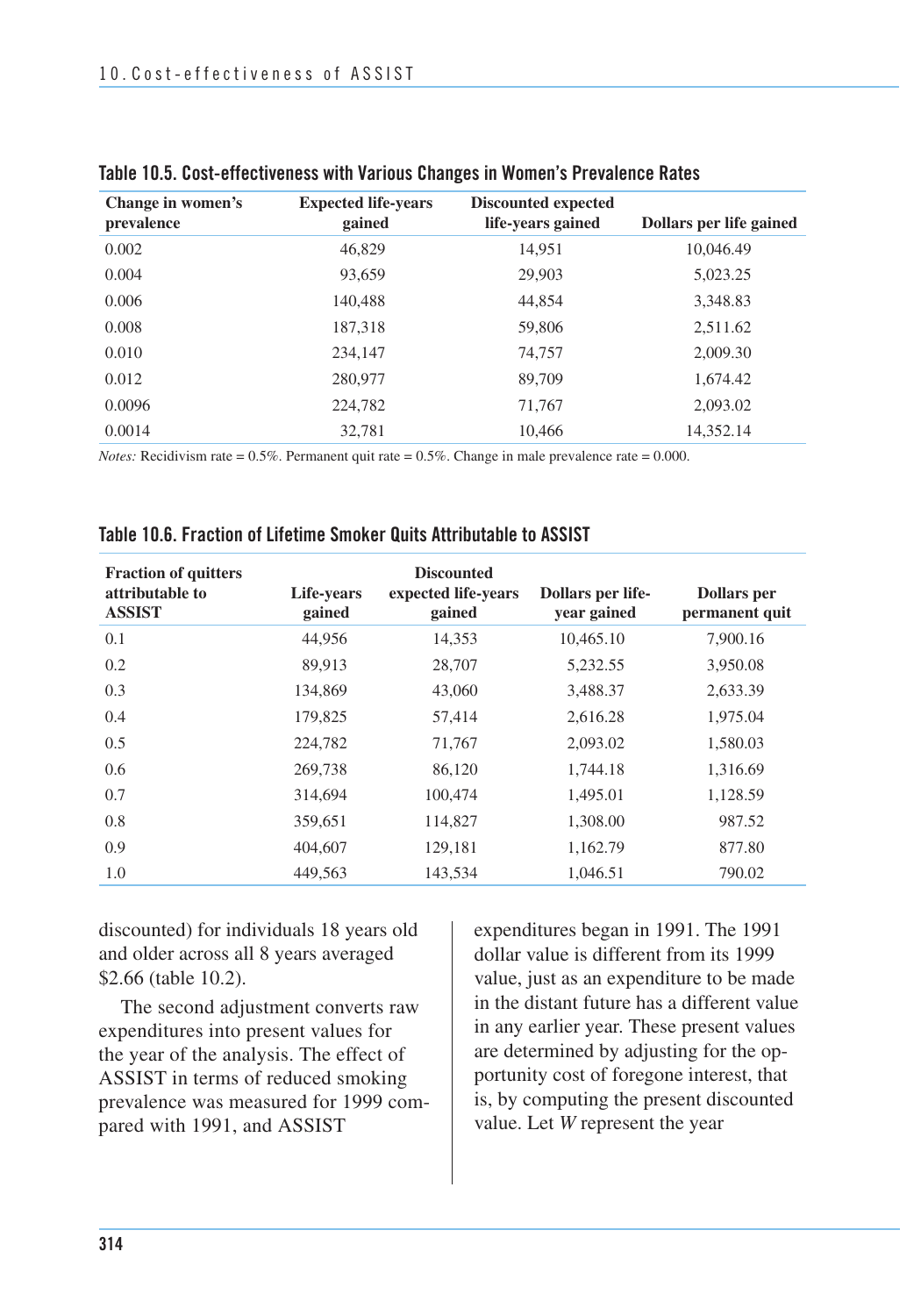in which an expenditure was made. The expenditure made in year *W* is converted to its 1999 value as follows: One dollar spent in year *W* has a 1999 value of  $(1 + r)$ , <sup>1999–*W*</sup> so that *Z* dollars spent in *W* have a 1999 value of  $Z(1 + r)$ .<sup>1999–*W*</sup> For example, for *W* = 1991, 1999 minus 1991 equals 8 years, so that if *r* is 0.03 (i.e., a 3% rate of interest), then the value of that 1991 dollar is \$1.27 in 1999. After adjusting for inflation and after expressing all expenditures in values for the year of analysis, the total amount spent by the ASSIST states, expressed as a 1999 discounted value, is \$150.2 million. The per capita expenditure, expressed as a 1999 discounted value, is \$2.97 per adult. Detailed values are given in tables 10.1 and 10.2.

### **Cost per Quit and Noninitiation of Smoking**

An important effect of ASSIST is the decrease in smoking prevalence in the ASSIST states. As reported in chapter 9, the decrease in the prevalence rate attributable to ASSIST is 0.63 percentage points.6 There are significant gender differences, however, in the effects of ASSIST: For men, the prevalence rate declined for the total sample by 0.09 percentage points; for women, the ASSISTattributable decline was 0.96 percentage points. A complete discussion of the assumptions underlying these estimates is provided in chapter 9; sensitivity analysis is provided in tables 10.4, 10.5, and 10.6. These figures are used to determine the decrease in the number of smokers (those who quit and those who did not initiate smoking); the 1999 adult population (18 years old and older) of ASSIST

states is multiplied by the ASSISTinduced decrease in smoking prevalence:

*decrease in smokers =*  (*population*)(*decrease in prevalence*) 100 (10.4)

or

*ASSIST-attributable decrease in smokers = population* × 0.0063. (10.5)

The total ASSIST-attributable decrease in smokers was about 478,860 for all 17 states combined. The total raw expenditure was \$124,335,049. The total 1999 discounted value of the program, over all states and all years through 1998, was \$150,209,722. The following ratio expresses the cost per quit:

*cost per quit* = *total discounted expenditure decrease in the number of smokers* (10.6)

With no inflation or present value adjustments, the cost per quit is \$259.65; the 1999 present discounted value is \$313.68.

These initial estimates reflect relatively optimistic assumptions about the efficacy of ASSIST. They assume that there is no recidivism (or relapses) and that all smoking cessation (quits) generated by ASSIST occur among individuals who, but for ASSIST, would have remained lifelong smokers. If we assume that instead fully half of the quitters take up smoking again within 3 years, and that half of those who quit permanently would have done so on their own within 3 years (these assumptions follow from Gilpin et al.), $<sup>7</sup>$  even in the absence of</sup> ASSIST, the net permanent reduction in smokers due to ASSIST is closer to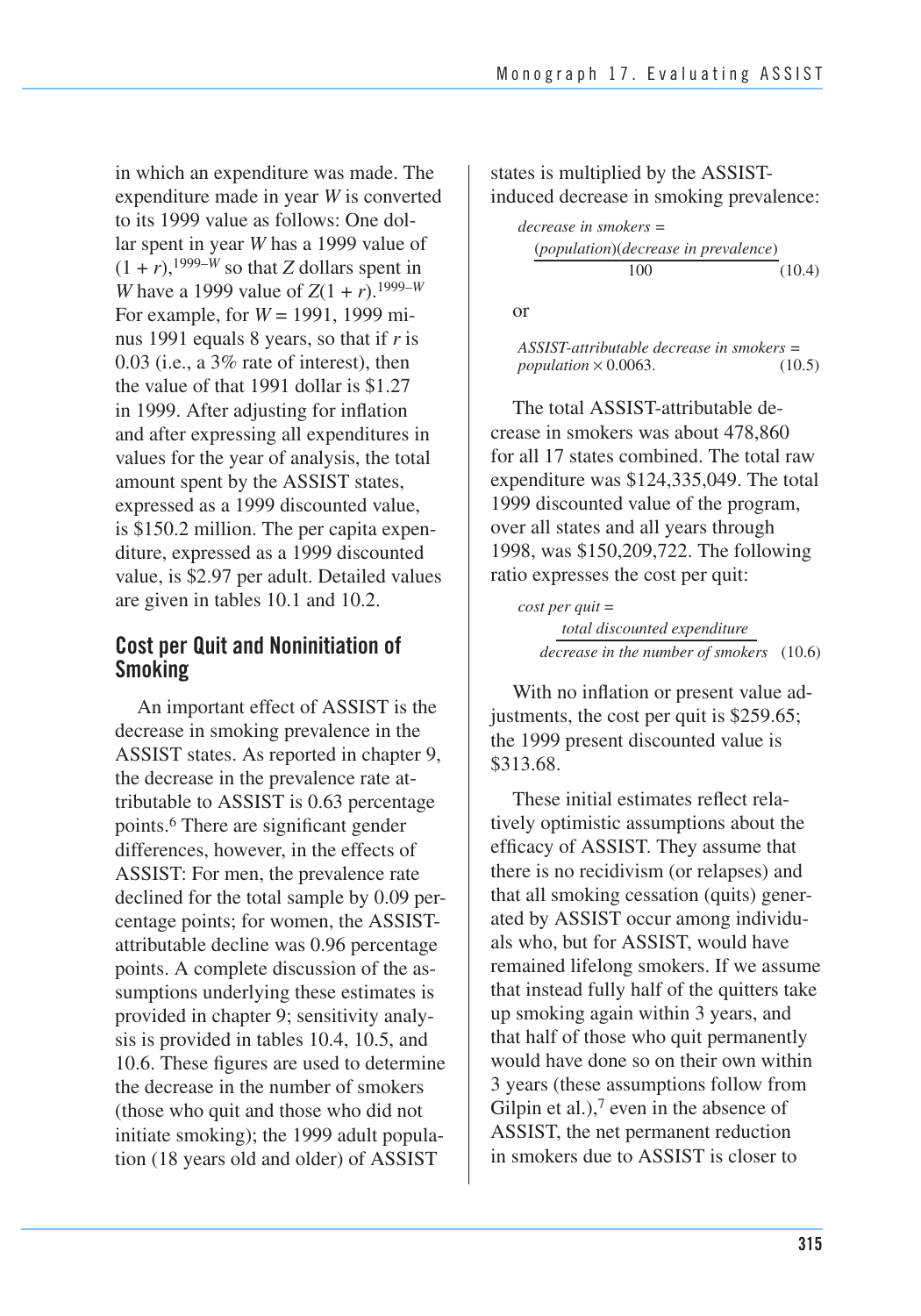119,735, which in turn raises the cost per quit to \$1,255.

In summary, ASSIST, in the short run, reduced the number of adult smokers by about 478,860 in ASSIST states. Given that the 1999 discounted value of ASSIST is \$150.2 million, the cost of this reduction per individual is \$313. If the effects of ASSIST are assumed to persist, so that the total number of discounted quits increases over time and eventually approaches the discounted number of 877,730 in the ASSIST states, the cost per quit is as low as \$171. Under more pessimistic assumptions about the long-run effect of ASSIST, the cost per quit is, of course, higher. Thus, the estimated cost per quit associated with

ASSIST lies in a range between about \$150 and \$1,500. However, as previously noted, the conservative best estimate of the cost per quit is \$1,255. By comparison, the cost per quit associated with brief, unsolicited advice from a physician (a 5-minute talk about the dangers of smoking and simple strategies for quitting) during a regular consultation is \$500 for individuals who abstain from smoking for at least 1 year.<sup>8</sup> The cost per quit of the Agency for Health Care Policy and Research guidelines on smoking cessation is \$4,119.9

### *Interpreting Changes in Prevalence*

For any age cohort, the smoking prevalence is the number of smokers in

#### **Examining ASSIST's Long-term Impact on Cost per Quit**

To the extent that ASSIST activities resulted in permanent policy changes (youth access laws, clean indoor air acts, and higher excise taxes), an assumption may be warranted that the decrease in prevalence persists indefinitely into the future. Thus, the percentage of 18-year-olds who smoke is permanently reduced by 0.63%. An estimate of how such effects might alter the cost per quit was calculated as follows. The 1999 state population estimates for 18-year-olds were obtained for the 17 ASSIST states. It was assumed that 0.63% fewer of the individuals in this group would smoke. Thus, for the year 1999, approximately 8,496 fewer 18-year-olds smoked as a result of ASSIST. Assuming that the population of 18-year-olds would increase over time at the standard rate of 0.85% per year,<sup>a</sup> in each subsequent year there are 8,496  $(1 + 0.0085)^t$  fewer 18-year-old smokers. Since these noninitiations/quits occur in the future, these future nonsmokers attributable to ASSIST are discounted at the rate of 3%.

 18-year-old smokers is 398,871. Here the standard formula for a perpetuity, 8496/*i,* is applied, where *i*  Discounting these growing cohorts of future nonsmokers (attributable to ASSIST) at 3% implies a net discount rate of 2.13% (i.e., [1.03/1.0085] – 1). Accordingly, the total discounted number of fewer is the net discount rate. When this figure is added to the short-run effect of ASSIST (478,860 fewer smokers in 1999), the cost per additional nonsmoker generated decreases to \$171. If, on one hand, a smaller population growth rate is assumed, say an annual rate of 0.425%, the cost per quit is somewhat higher, \$185. On the other hand, if we assume that in the long run only 25% of the short-run decrease in smokers persists, the cost per permanent quit rises to \$290 if the population growth rate is 0.85% and to \$333 if the population growth rate is only 0.425%. One way to interpret these last calculations is as a measure of the cost per quit if the effects of ASSIST decay over time. Further sensitivity analysis on the cost per quit is reported in the next section.

aU.S. Directorate of Intelligence. 1999. *CIA world fact book.* Washington, DC: U.S. Central Intelligence Agency. http://www.photius.com/wfb1999/rankings/population\_growth\_0.html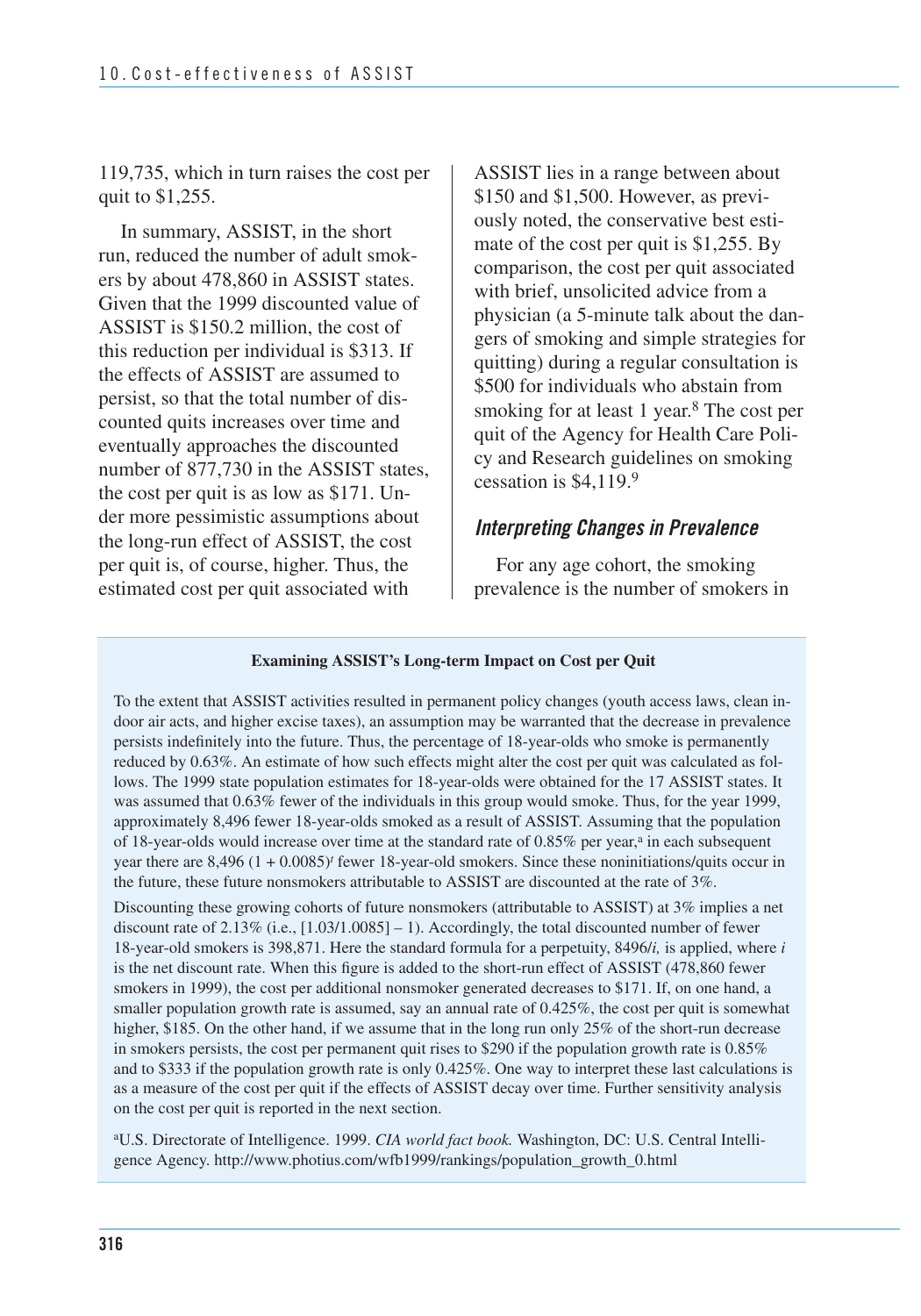that age cohort divided by the total number of people in that cohort; for example, adult smoking prevalence is calculated by dividing the number of adult smokers by the total number of adults in the population. The number of smokers can decrease in three ways: Individuals quit, move out of the state, or die. The number of smokers can increase in three ways: nonsmokers begin to smoke (initiation), ex-smokers begin to smoke again (reinitiation), or smokers move into the state. Leaving aside sampling and measurement differences, the prevalence can decrease if the number of nonsmokers increases while the number of smokers remains constant.

Between 1991 and 1998, smoking prevalence decreased from an average of 25.19% in ASSIST states to 22.17%. Statistical analyses (see chapter 9) indicate that about 0.63 of this 3.02 percentage point decrease, that is, about 21% of the decrease, can be attributed to ASSIST. Given the 1999 adult population of the ASSIST states, this decline means that about 478,860 people who would otherwise be smoking are not smoking because of ASSIST.

Most of the change in prevalence attributable to ASSIST is because of lower rates of initiation and smoking cessation. Most adult smokers began smoking when they were teenagers; more than 90% of adult smokers were smoking by the time they were 20. The average age of adult smokers in the ASSIST population was 41.48; the median age was 35.9. To calculate the most conservative

cost-effectiveness estimate, one would assume that the entire decrease in prevalence is attributable to smoking cessation. Thus, to the extent that ASSIST reduces smoking prevalence by discouraging initiation, the gain in expected life-years is biased downward by this assumption, because increases in life expectancy are larger if an individual never initiates smoking. However, the differences in lifetime mortality and morbidity for individuals who quit in their early twenties do not differ much from those of lifelong nonsmokers. The degree of bias introduced for very young adults by the assumption that all of the reduction in prevalence arises from quits is probably small.

## **Life-years Gained by Smoking Cessation**

 Smoking is related to a number of dis- eases: heart disease, stroke, lung cancer, other cancers, and various pulmonary diseases (chronic obstructive pulmonary disease, emphysema, and pneumonia). The 1990 report of the surgeon general,  *The Health Benefits of Smoking Cessa- tion,*10 provides an overview of the health benefits of smoking cessation; this sec-tion relies extensively on that report.

 Suppose a person has been smoking for years but then quits.\* What happens to that person's mortality and morbid- ity risks compared with a person who never smokes in his or her lifetime (a *never-smoker*) and an individual who continues to smoke? Such risks decrease but do not revert completely to the level

<sup>&</sup>lt;sup>\*</sup>It has become standard to measure effectiveness in terms of quality-adjusted life-years (QALY) gained. A limitation of this analysis is that it does not include measures of QALYs gained.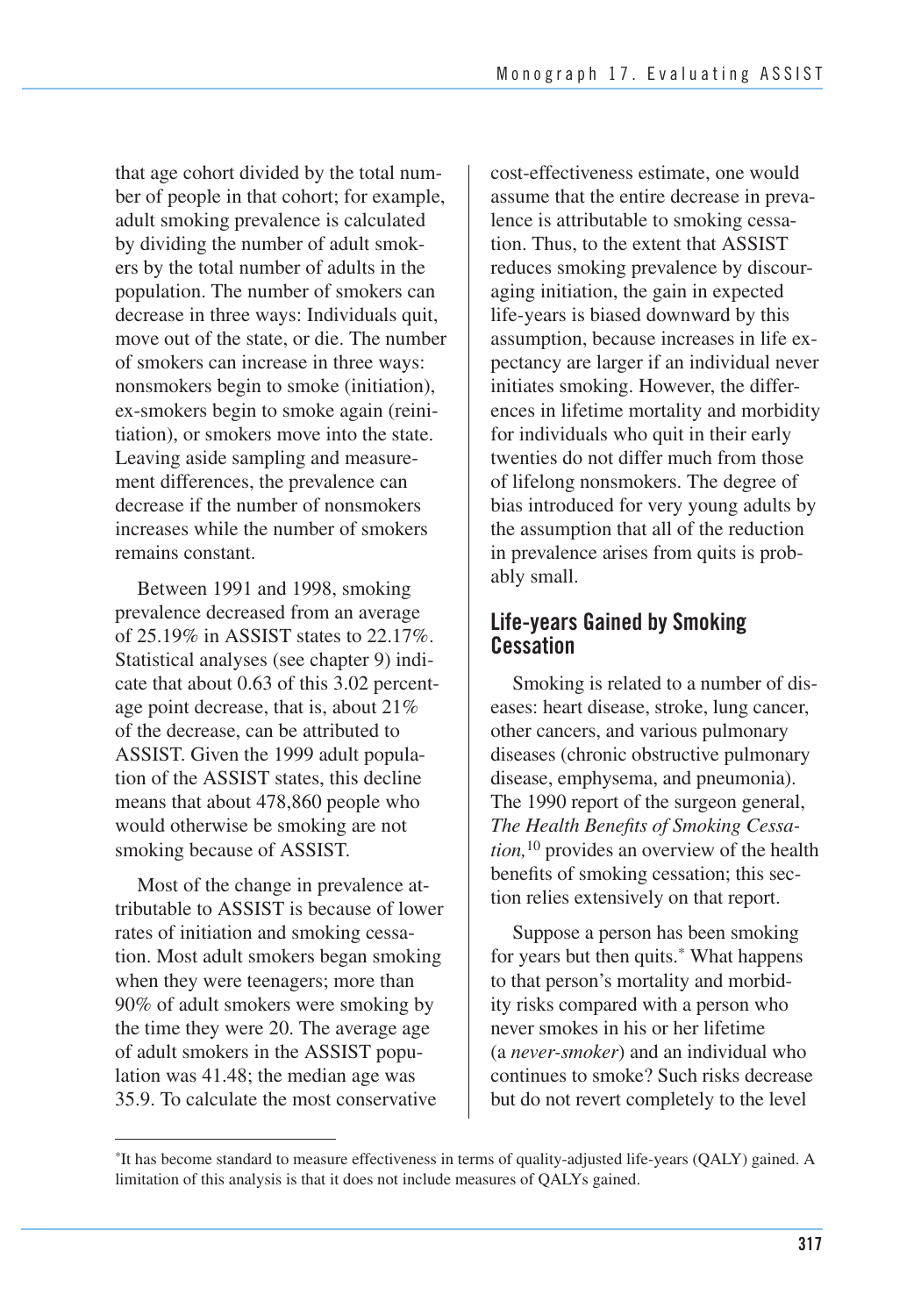of a never-smoker. Risks do over time decline relative to an individual who continues to smoke. Whereas for some smoking-related diseases (heart attacks, congestive heart failure, and stroke) the risks decrease over time to that of a never-smoker, for other diseases (lung and other cancers) the risk decreases but stays above the level of a never-smoker. While the rate of decrease in lung capac- ity is halted, the damage to lung capacity is only slightly reversed with cessation. Decreases in lung capacity are linked to the incidence of various pulmonary dis- eases. Taken together, mortality and mor- bidity risks significantly decrease with cessation but never fall completely to the level of a person who has never smoked.

What is the gain in life expectancy? Only a few estimates are available. In the present analyses, the estimates were used from the Framingham study data that were used by D'Agostino and colleagues $11$  based on the Framingham data as reported in the 1990 surgeon general's report (*The Health Benefits of Smoking Cessation*)10 to compute the expected life-years gained by the decrease in prevalence attributable to ASSIST. A man who is a moderate smoker and who quits smoking between the ages of 35 and 39 gains 5.2 years of expected life. His life expectancy is 69, whereas the life expectancy of a never-smoker is 77. A long-term male smoker who ceases to smoke between the ages of 65 and 69 gains about 1.3 years in life expectancy. In the same Framingham study, women who quit between 35 and 39 years of age gained 3.2 years, and women who quit between 65 and 69 gained 1.0.11 In general, the younger the smoker is when

he or she quits smoking, the greater is the gain in expected life-years. While the absolute number of expected life-years is greater if an individual quits while young, the percentage gain in expected life-years from the point in time of quitting is about the same for both younger and older individuals.

For men, the ASSIST-attributable change in prevalence percentage is 0.09  $(p = .042)$ ; for women, the ASSISTattributable drop is  $-0.96$  ( $p = .023$ ; see chapter 9 for details). Since the drop attributable to ASSIST is statistically significant only for women, expected life-years gained were computed solely for women. In particular, the estimates reported by  $D'$  Agostino and colleagues<sup>11</sup> were used in order to linearly extrapolate and interpolate expected life-years gained for different age categories for women. Assuming that a woman who quits smoking at age 37 gains 3.2 years and one who stops at age 67 gains 1.0, the linear extrapolation-interpolation equation has the following form:

ex*pected life years gained for female smokers when quitting at AGE*   $=(2.2/30)(37 - AGE) + 3.2.$  (10.7)

This approach predicts that a woman who never smokes lives on average 4.3 years longer than a woman who is a lifetime smoker. (For equation 10.7, *never smoked* is equivalent to setting *AGE* = 21.) These estimates are roughly consistent with the findings of Peto and colleagues.12

Life-years gained are, for the most part, in the distant future. The standard procedure is to discount future life-years gained to generate a value for the year of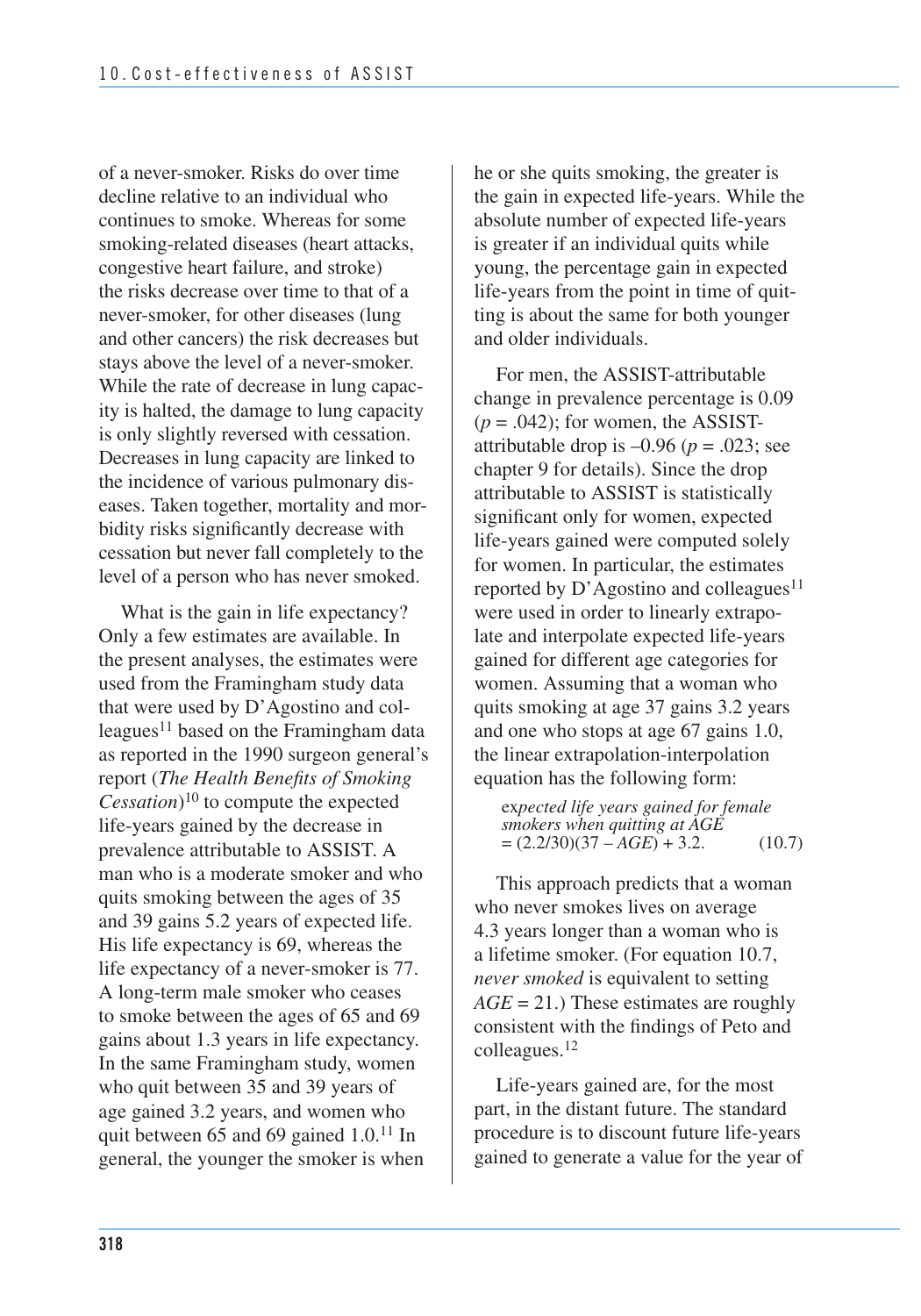analysis. For the ASSIST analysis, the assumption is that the 1999 death rates from smoking-related diseases persist into the future. However, such a projection is uncertain because there may be major breakthroughs in the prevention, early detection, and cures of some smoking-related diseases, which could lead to lower mortality and morbidity, or rates could increase if exacerbating circumstances occurred, such as increased air pollution. Because of such uncertainty, for the purposes of decision making about the allocation of resources, a life-year gained 40 years in the future is not treated as equivalent to a life-year in the year of the assessment.

Discounting of future life-years gained is done in much the same way that a future monetary payment is discounted. The value of a life-year gained *T* years from the present (or a specified year) is  $1/(1 + r)^T$ . For example, if  $r =$ 0.03 and *T* equals 30, then a life-year gained 30 years from now has a discounted value of 0.41. For decisionmaking purposes, if there were two interventions, *A* and *B*, with the same cost, but *A* would yield benefits in the present whereas *B* would yield benefits 30 years from now, *B* would have to save at least 2.44 life-years for every single life gained by *A* in order to be more beneficial than *A*. Discounting reveals the tradeoffs between interventions in terms of time and benefits.

Life-years gained from smoking cessation differ significantly by gender; accordingly, gender differences in the

effect of ASSIST have been analyzed. The estimated effect of ASSIST on the smoking prevalence of women is a statistically significant absolute decrease of 0.96 percentage points  $(p = .023)$ . The estimated effect of ASSIST on male prevalence is a 0.09 increase in percentage prevalence and is not statistically significant ( $p = .42$ ); the change in male prevalence attributable to ASSIST is assumed to be zero. These two estimates are used in calculating discounted lifeyears gained.

 In contrast to gender, the effect of ASSIST does not seem to vary by age; that is, the effect of ASSIST is the same for all adult age cohorts, once gender is taken into account. Table 10.3 presents the calculations for life-years gained for women and by age of quit. The life-years gained by quits occur in the future and are discounted back (table 10.3, column 5) to the age of expected death in the absence of smoking cessation (table 10.3, column 4). Suppose, in the absence of cessation, a lifetime smoker can be expected to live *T* additional years. An individual who quits gains *G* expected life-years, so that his or her total expected life remaining is  $T + G$ . Hence, at the original expected time of death *T*, the dis-counted value of this gain of *G* years is

$$
D = (1/r)[1 - e^{-rC}] = \int_{0}^{C} e^{-r} dt.
$$
 (10.8)

*D* is a value generated at time *T* in the future. To determine the value of discounted life-years (*DLY*), *D* in turn is discounted as follows:

$$
DLY = D(e^{-rT}).\tag{10.9}
$$

A more fundamental reason for discounting future lives saved, of course, is the underlying positive rate of time preference.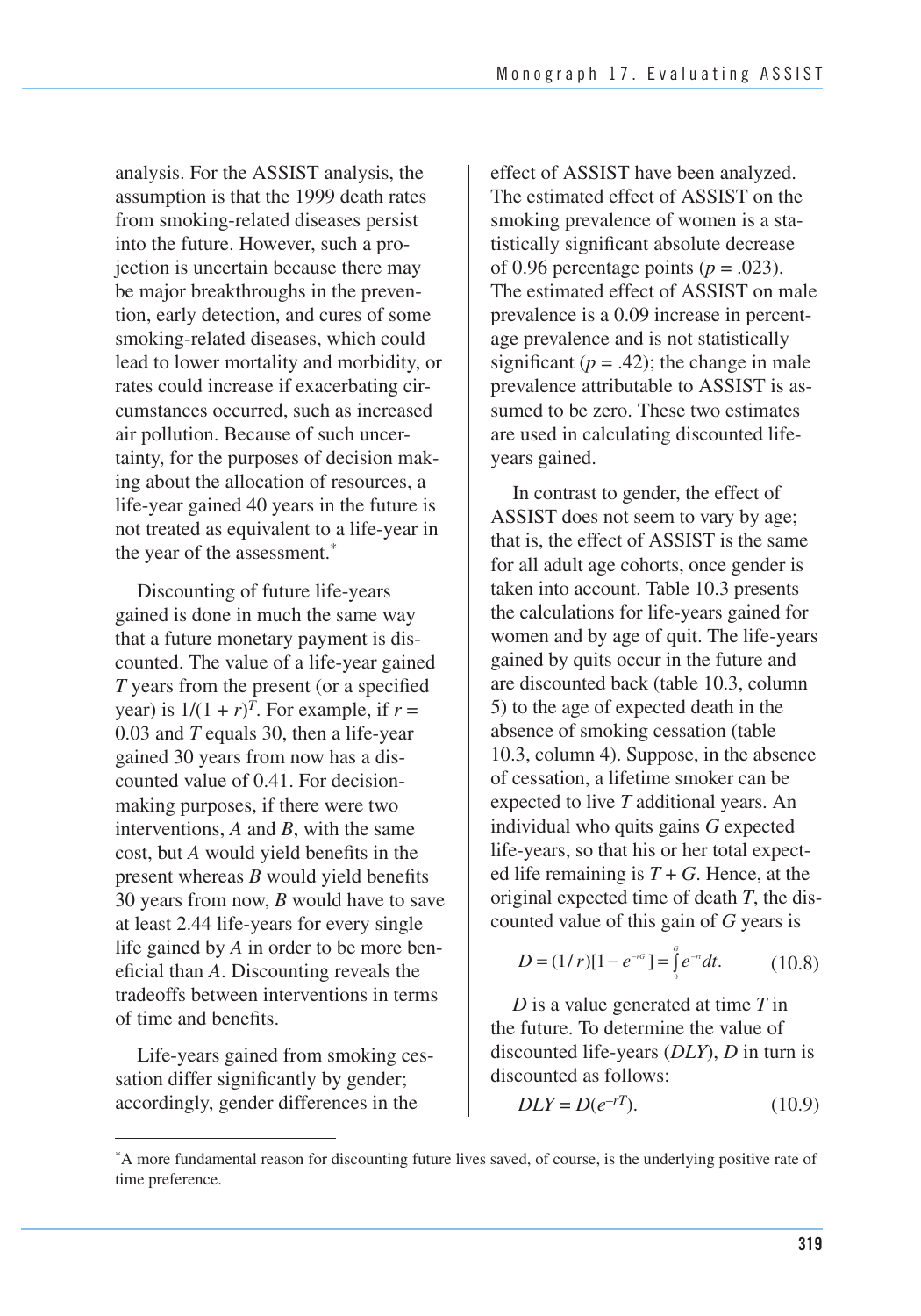Equation 10.9 yields the discounted number of life-years gained for the age of cessation. For example, a 37-year-old man who quits smoking will gain on average 5.1 years of life. If he had not quit smoking, his life expectancy would have been 71 years, but with cessation his life expectancy is 76.1 years; hence,  $G = 5.1$  and  $T = 34.0$ . Using equation 10.9, the discounted life-years that are gained for the age of cessation are 1.705 years. There are important gender differences in life-years gained. A 37-year-old woman who quits gains only 0.908 discounted life-years: The gain in expected life-years is smaller for women, and because women live longer, the future gain is discounted more for women than for men—that is, *T* is larger for women.

 The total for life-years gained by ASSIST is calculated by taking the discounted number of life-years gained for each individual for each age cohort and multiplying this figure by the total number of individuals in the age cohort who have quit (attributable to ASSIST). For example, the total number of women between 35 and 39 in the ASSIST states is 4.3 million. The estimated decrease in the smoking prevalence rate of women attributable to ASSIST is 0.96 percentage points. Hence, the total number of quits attributable to ASSIST for the 35- to 39 year-old age cohort of women is 0.0096 times 4.3 million: about 41,000. If only 50% of these quits are permanent, then the total number of permanent quits is about 21,000. Multiplying this 21,000 by 0.9 years yields the total number of dis- counted life-years gained for the 35- to 39-year-old age cohort of women: about 19,000. These calculations are performed

 for each age cohort in the adult female population, and then the figures are summed to yield a total.

 Applying this approach to the ASSIST population, assuming a 0.96 decrease in prevalence rate for women and assuming a permanent quit rate of 50%, the total gain in 1999 life-years is about 450,000. The total gain in dis- counted life-years is about 150,000. The average gain in discounted life-years for women is roughly 0.75.

## **ASSIST Cost per Life-year Gained**

 Cost per life-year gained depends on a variety of assumptions. The ASSIST analysis assumes that the long-run effect of ASSIST is a permanent decrease of about 95,068 smokers; this figure yields a total discounted number of life-years gained of about 71,767. In computing discounted life-years gained, the discount rate is assumed to be 3%, a standard as- sumption in cost-effectiveness estimates. (A smaller discount rate would yield a lower cost per life-year estimate.) Tables 10.4, 10.5, and 10.6 present the cost per life-year gained under a variety of differ- ent assumptions about the effectiveness of ASSIST and the reinitiation rate. One issue is the rate of relapse. Cromwell and colleagues assumed a short-run relapse rate of 45% and concluded from long- term follow-up data that over a 5-year period an additional 30% of quitters fail to abstain from tobacco use.9 Gilpin and colleagues found similar estimates for recidivism.<sup>7</sup> Hence, a conservative ap- proach is to assume that in the long run, only 50% of all ASSIST quitters are per- manent quitters. Under this assumption, the cost per life-year is \$790.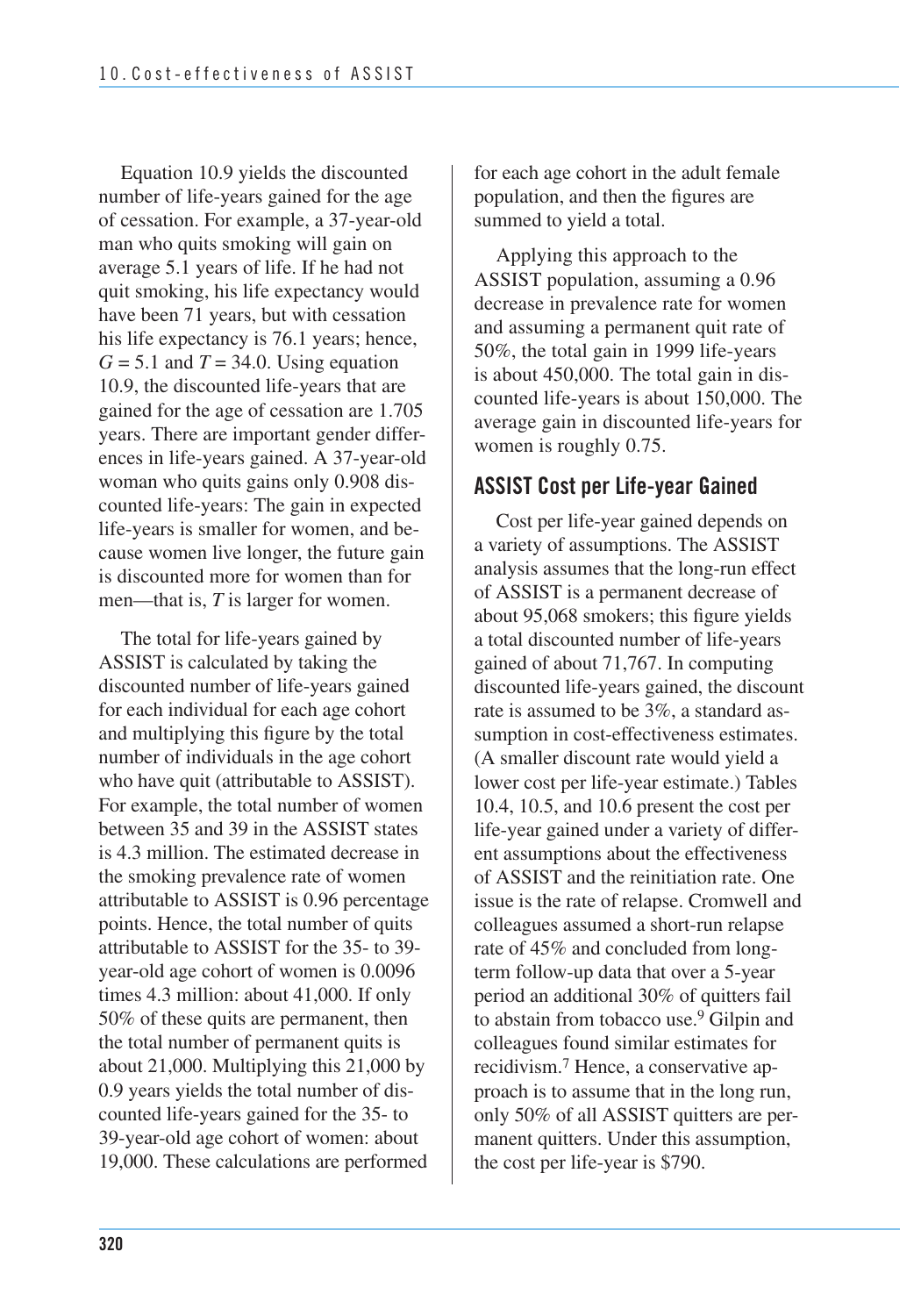By assuming that each quit represents someone who otherwise would have been a lifetime smoker, the costeffectiveness of ASSIST may be overstated. People who smoke differ in their propensity to quit; some are very close to quitting and will do so in the near future. A program such as ASSIST can hasten this decision. Others are likely to never quit, so that a program like ASSIST has no effect on their consumption of tobacco products. Although there is little guidance in the cessation literature about how individual differences in quitting might be incorporated into this analysis, such differences must be accounted for. Therefore, it is assumed that half of the permanent quits attributable to ASSIST represent individuals who would have quit anyway within the near future (assume 3 years). Under this assumption, the number of permanent quits that, in the long run, are attributable to ASSIST is 95,068. The corresponding number of discounted life years saved is 71,767, and the cost per life-year saved is \$2,093. The cost per permanent quit is \$1,580.03 if just the drop in female prevalence of 0.96 is used; the change in male prevalence attributed to ASSIST is zero. Costs per permanent quit are slightly lower, \$1,255, if the overall population drop in prevalence attributable to ASSIST is 0.63.

### **Discussion**

The actual cost-effectiveness of ASSIST may be lower than the best (and very conservative) estimate of \$2.09 per life-year gained we have calculated. First, this estimate is based on the assumption that there is a one-time effect

of ASSIST on smoking prevalence and that this effect does not persist beyond 1999. In fact, the programs, excise tax increases, and policies brought about by ASSIST are likely to have an enduring effect on lowering rates of smoking initiation by teenagers for a long time and will result in a continuing stream of individuals who would have become smokers but do not because of ASSIST. In addition, the programs, tax increases and policies instituted by ASSIST are likely to continue motivating and helping smokers to quit. Factoring in the lifeyears gained by dissuading people from smoking and from becoming smokers would further reduce the cost per lifeyear gained attributable to ASSIST.

 The second reason for suspecting that both of the dollar estimates might be too high is that ASSIST helped establish tobacco control infrastructures in the states. Part of the ASSIST legacy is the experienced cadre of tobacco control practitioners who have been well trained in program design, advocacy, and media relations. Presumably these individuals will continue to train others, who will continue to conduct effective programs that in turn will lead to lower smoking prevalence, yielding additional lifeyears gained.

The estimates of cost per quit may be too low for at least two reasons. The first consideration is recidivism. To a large extent, decreases in prevalence are attributable to quits or prevented relapses. It is well documented that typically smokers do not permanently quit on the first try and that the overall recidivism rate is also quite high. $<sup>7</sup>$  These factors were</sup> taken into account by assuming that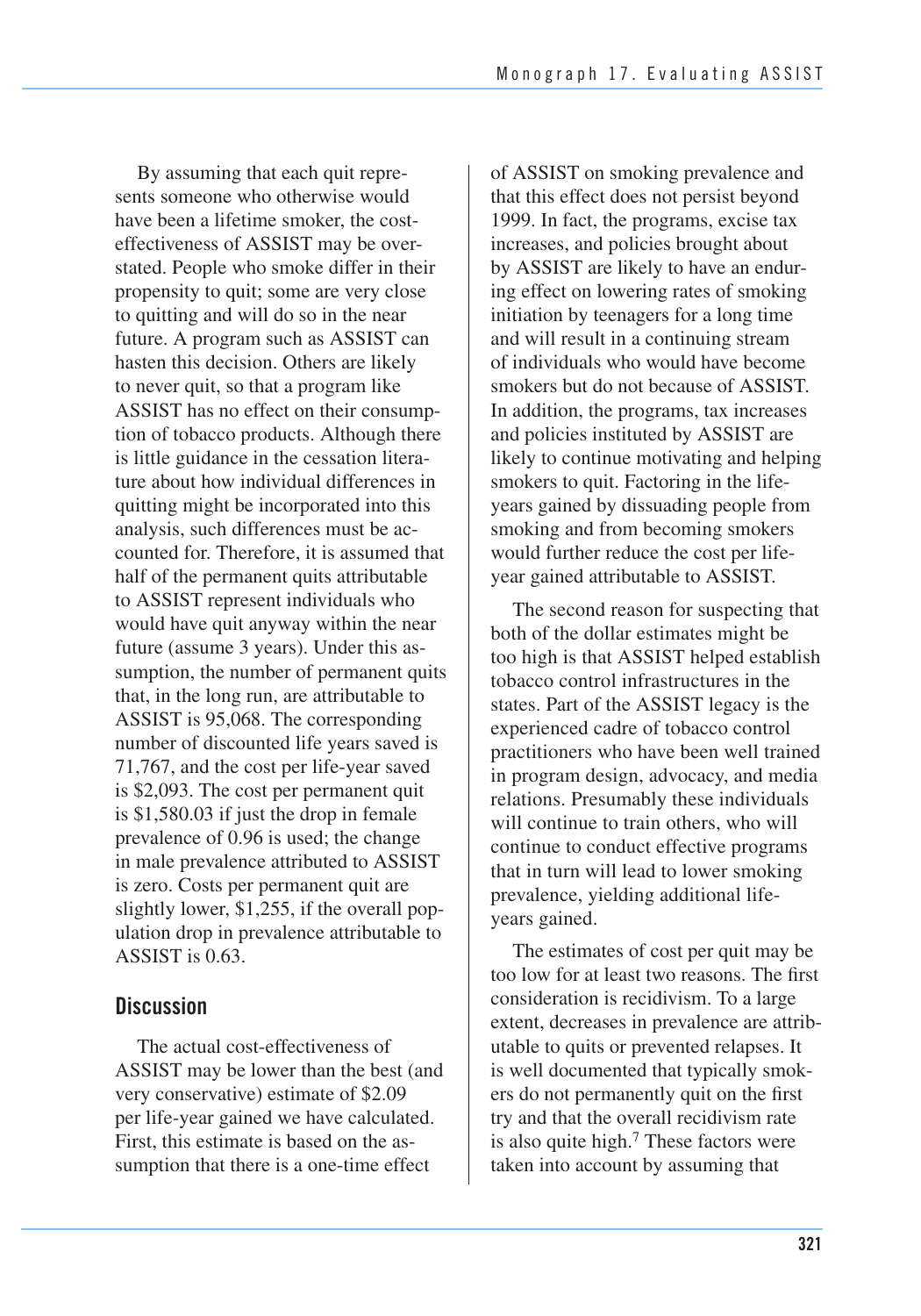only a certain fraction of the estimated quits will be permanent. In the baseline calculation, a recidivism rate of 50% is assumed, along with the assumption that half of all quitters would be, but for ASSIST, lifetime smokers. Table 10.4 presents cost-effectiveness ratios for various assumptions about recidivism. If the recidivism rate were 70%, for example, the cost per discounted life-year gained would be \$3,488. In the most optimistic calculations, in which all quits are permanent, the cost per quit becomes \$395, and the cost per life-year gained becomes \$451.

Another consideration is timing. In the period prior to ASSIST (between 1968 and 1990), roughly 2.5% of all smokers quit permanently each year. At least some of the ASSIST-attributable decrease in prevalence occurred because ASSIST may have induced smokers who would have quit smoking anyway to have quit sooner. Therefore, some of the quits may not be fully attributable to ASSIST. If they could be accounted for, those quits would increase the cost per quit estimate.

Unfortunately, data are not available for a systematic investigation of these considerations. Little is known about the quit distribution age: For example, for a smoking cohort of age 40, the percentage who will permanently quit at age 40  $+ t, t = 1, 2, 3, \ldots$ , and the fraction who will never quit is unknown. If these data were available, the next step would be to determine how ASSIST changed the shape of this distribution (i.e., induced people to quit earlier than they would have otherwise) and how ASSIST raised the cessation levels of smokers who

would otherwise never have quit. Some rather mechanical steps can take this consideration into account. For example, if half the individuals who quit because of ASSIST would have quit within the next 5 years anyway, then the cost per quit of the ASSIST intervention doubles. This assumption was made in the best estimates of cost-effectiveness. Table 10.6 presents calculations in which the net effect of ASSIST is varied.

## **Summary**

The purpose of computing the cost per life-year gained is to enable comparilife-year gained is to enable comparisons of the cost-effectiveness of ASSIST with other public health interventions for tobacco use and other public health issues. (The standard reference for a compendium of cost-effectiveness calculations is a 1995 article by Tengs and colleagues.2 See also the "league tables" provided by the Harvard Center for Risk Analysis.13) While some interventions are more cost-effective than ASSIST, many are less cost-effective, including mammograms, exercise electrocardiograms, and other widely promoted interventions. Mammograms cost \$2,700 per life-year gained, and electrocardiograms for 40-year-old men cost \$108,000 per life-year gained. Among smoking interventions, a brief personal warning from a physician is very cost-effective (not so much because of a large effect, but because this advice is very cheap, about \$10 per patient) as is smoking cessation advice for pregnant women. Smoking cessation advice for pregnant women reduces the number of low birth weight babies. Low birth weight babies often have medical problems that are expensive to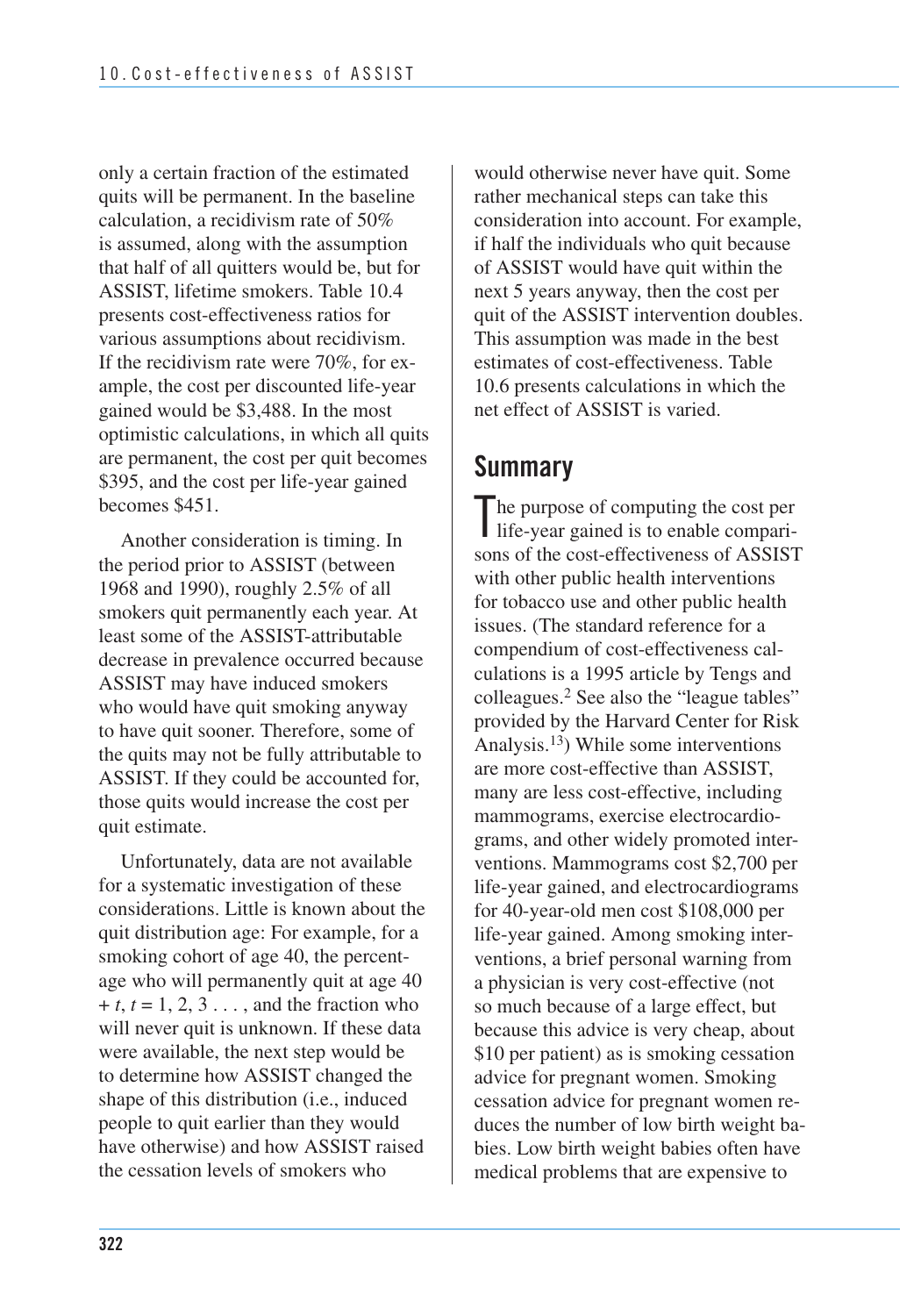treat, so cessation advice has a net negative cost, and the cost-effectiveness ratio is less than zero.

ASSIST was, however, more costeffective than an intensive physician antismoking intervention in Maryland with a cost per life-year gained of \$2,587. According to Cromwell and colleagues, nationwide implementation of the Agency for Health Care Policy and Research guidelines on smoking cessation has a cost per life-year gained of \$2,820 (1999 discounted dollars).<sup>9</sup> At a cost per life-year gained of about \$2,093, ASSIST appears to have been a relatively economical public health intervention.

# **Conclusions**

- 1. The cost-effectiveness of ASSIST was analyzed relative to its cost per quit and cost per life-year gained. This analysis was based on population data from the Tobacco Use Supplement of the Current Population Survey and National Cancer Institute cost estimates for ASSIST, as well as quantitative assumptions regarding changes in smoking behavior over the term of the period studied.
- 2. The cost per quit of ASSIST interven tions was estimated as \$1,255 and cost per life-year gained was estimat- ed as \$2,093.02. These figures were based on best-estimate assumptions for factors such as the effectiveness of ASSIST interventions, long-term quit rates, and recidivism rates. Under the most optimistic assumptions, the cost per quit was been computed to be as low as \$171, and cost per life-year gained as low as \$395.
- 3. On a per capita basis, the overall cost of ASSIST interventions averaged \$2.45 per person, with costs for individual states ranging from a low of \$0.90 per person to a high of \$6.83 per person.
- 4. From a cost standpoint, relative to improved health and lives saved, ASSIST compared favorably with other accepted public health interventions such as mammograms and electrocardiograms, as well as other less expensive tobacco control interventions such as physician counseling.

## **References**

- 1. Drummond, M. F., B. J. O'Brien, G. L. Stoddart, and G. W. Torrance. 1997. *Methods for the economic evaluation of health care programs.* 2nd ed. New York: Oxford Univ. Press.
- 2. Tengs, T. O., M. E. Adams, J. S. Pliskin, D. G. Safran, J. E. Siegel, M. C. Weinstein, and J. D. Graham. 1995. Five-hundred life-saving interventions and their costeffectiveness. *Risk Analysis* 15 (3): 369–90.
- the TUS-CPS? http://riskfactor.cancer. 3. National Cancer Institute. 2005. What is gov/studies/tus-cps.
- 4. Hansen, R. H. 1985. *Current Population Survey: Design and methodology* (Technical paper no. 40). Washington, DC: U.S. Department of Commerce, Bureau of the Census. http://www.bls.census.gov/cps.
- 5. U.S. Department of Labor and U.S. Department of Commerce. 2000. *Current Population Survey: Design and methodology* (Technical paper no. 63). Washington, DC: U.S. Department